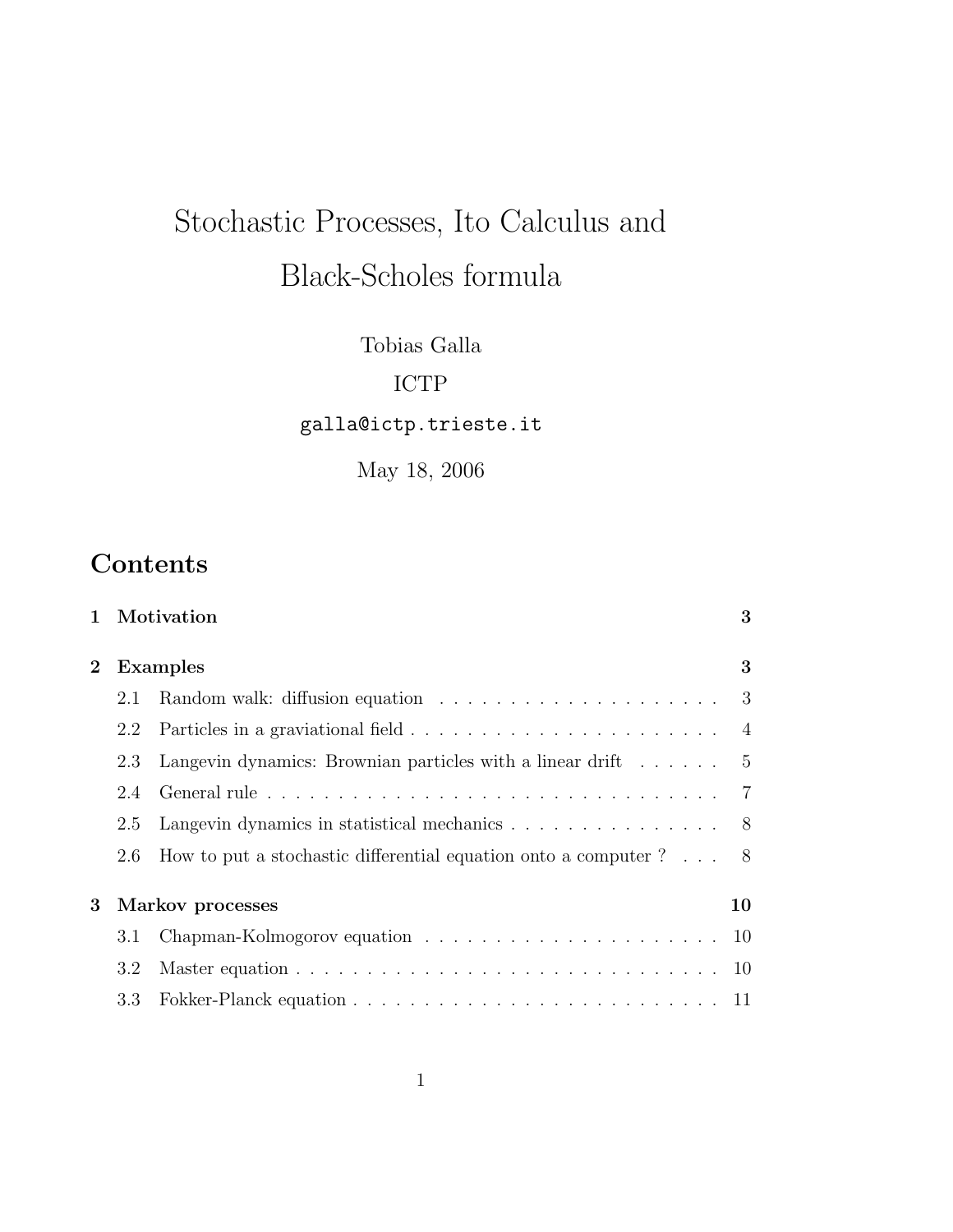| 4        | Stochastic differential equations                                 |                                                                                            |    |  |  |
|----------|-------------------------------------------------------------------|--------------------------------------------------------------------------------------------|----|--|--|
|          | 4.1                                                               |                                                                                            | 13 |  |  |
|          | 4.2                                                               |                                                                                            | 14 |  |  |
|          |                                                                   | Example $\ldots \ldots \ldots \ldots \ldots \ldots \ldots \ldots \ldots \ldots$<br>4.2.1   | 14 |  |  |
|          |                                                                   | 4.2.2                                                                                      | 15 |  |  |
|          | 4.3                                                               |                                                                                            | 16 |  |  |
| $\bf{5}$ | Stochastic integration - Ito Calculus<br>17                       |                                                                                            |    |  |  |
|          | 5.1                                                               | General remarks (section not proof read)                                                   | 17 |  |  |
|          | 5.2                                                               | Ito versus Stratonovich SDE (section not proof read) $\ldots \ldots \ldots$                | 19 |  |  |
| 6        |                                                                   | <b>Financial derivatives</b>                                                               | 21 |  |  |
|          | 6.1                                                               |                                                                                            | 21 |  |  |
|          | 6.2                                                               |                                                                                            | 22 |  |  |
|          | 6.3                                                               | No free lunch $\dots \dots \dots \dots \dots \dots \dots \dots \dots \dots \dots \dots$    | 24 |  |  |
| 7        | Pricing of financial derivatives, the Black-Scholes formula<br>24 |                                                                                            |    |  |  |
|          | 7.1                                                               |                                                                                            | 24 |  |  |
|          | 7.2                                                               |                                                                                            | 26 |  |  |
|          | 7.3                                                               |                                                                                            | 27 |  |  |
|          | 7.4                                                               | Solution of the BS differential equation $\ldots \ldots \ldots \ldots \ldots$              | 28 |  |  |
|          |                                                                   | 7.4.1                                                                                      | 29 |  |  |
|          |                                                                   | An ansatz $\ldots \ldots \ldots \ldots \ldots \ldots \ldots \ldots \ldots \ldots$<br>7.4.2 | 29 |  |  |
|          |                                                                   | 7.4.3 Solution                                                                             | 30 |  |  |
|          | 7.5                                                               |                                                                                            | 30 |  |  |
|          | 7.6                                                               |                                                                                            |    |  |  |
|          |                                                                   |                                                                                            | 34 |  |  |
|          | 7.7                                                               |                                                                                            | 35 |  |  |
|          |                                                                   | 7.7.1                                                                                      | 35 |  |  |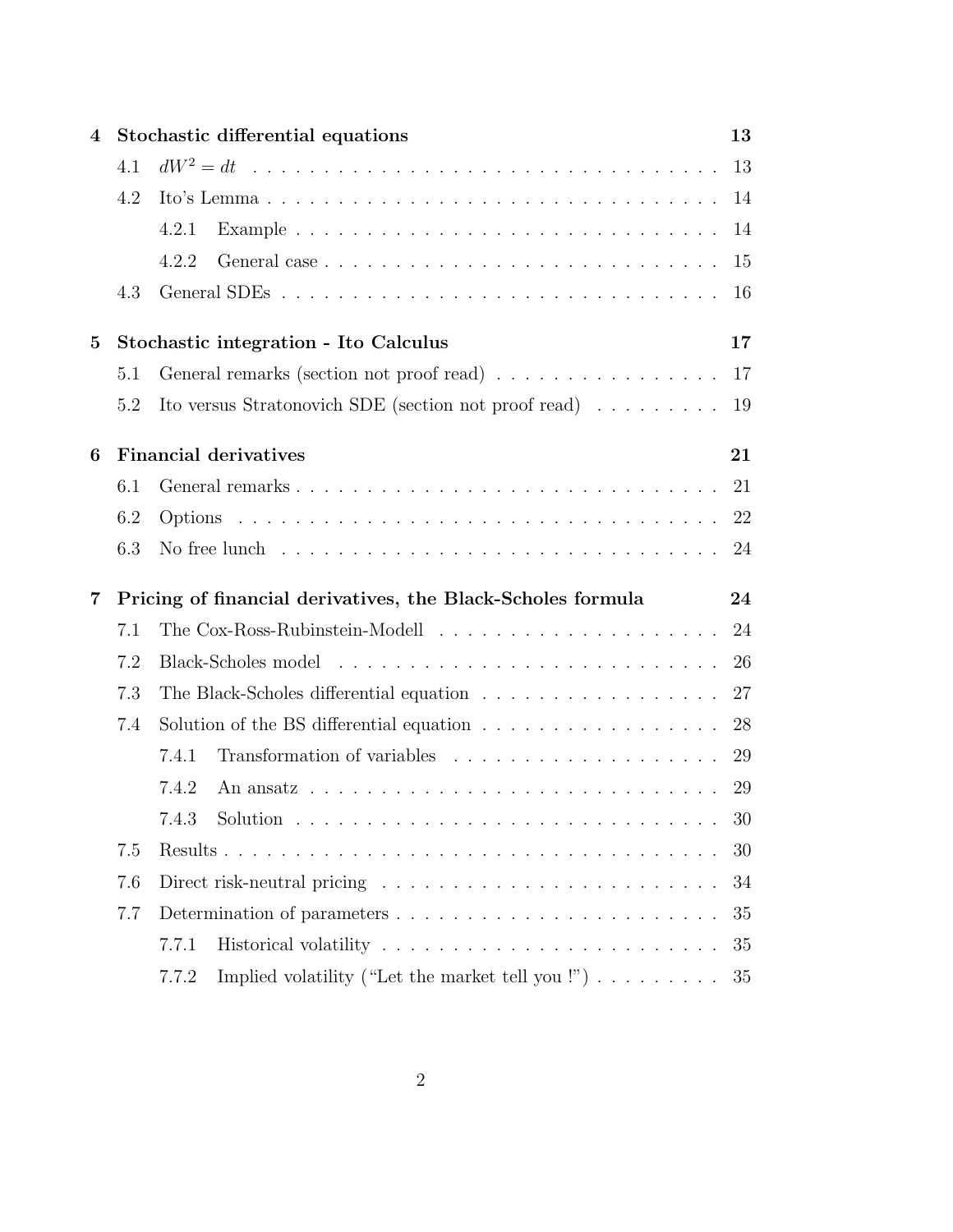## 1 Motivation

Already encountered Brownian motion

$$
\dot{x}(t) = \xi(t) \tag{1}
$$

with  $\xi(t)$  a white Gaussian noise, i.e.  $\langle \xi(t)\xi(t') \rangle = \delta(t - t').$ 

Also Langevin's equation

General question: how to treat noise in any differential equation of physics ? Examples:

• LRC circuit with external potential  $V(t)$  which fluctuates in time:

$$
L\dot{I}(t) + RI(t) + \frac{Q(t)}{C} = V(t) + \xi(t)
$$
 (2)

• harmonic oscillator with fluctuating frequency  $\omega(t)$ 

$$
\ddot{x} + \omega^2(t)x = 0\tag{3}
$$

- particle in a potential plus noise  $\ddot{x} = -\frac{\partial H}{\partial x} + \xi$
- Ginzburg-Landau model with noise
- infinitely many more examples in physics, but also in economics, game theory etc etc.

This naturally leads to the concept of 'stochastic differential equations', i.e. ODEs and PDSs containing random coefficients or additive noise etc.

How to tackle such systems ? How to set up a 'calculus' for such problems ? Do rules of 'normal' (deterministic) calculus apply ? (the answer is no).

## 2 Examples

### 2.1 Random walk: diffusion equation

The random walk

$$
\dot{x}(t) = \eta(t) \tag{4}
$$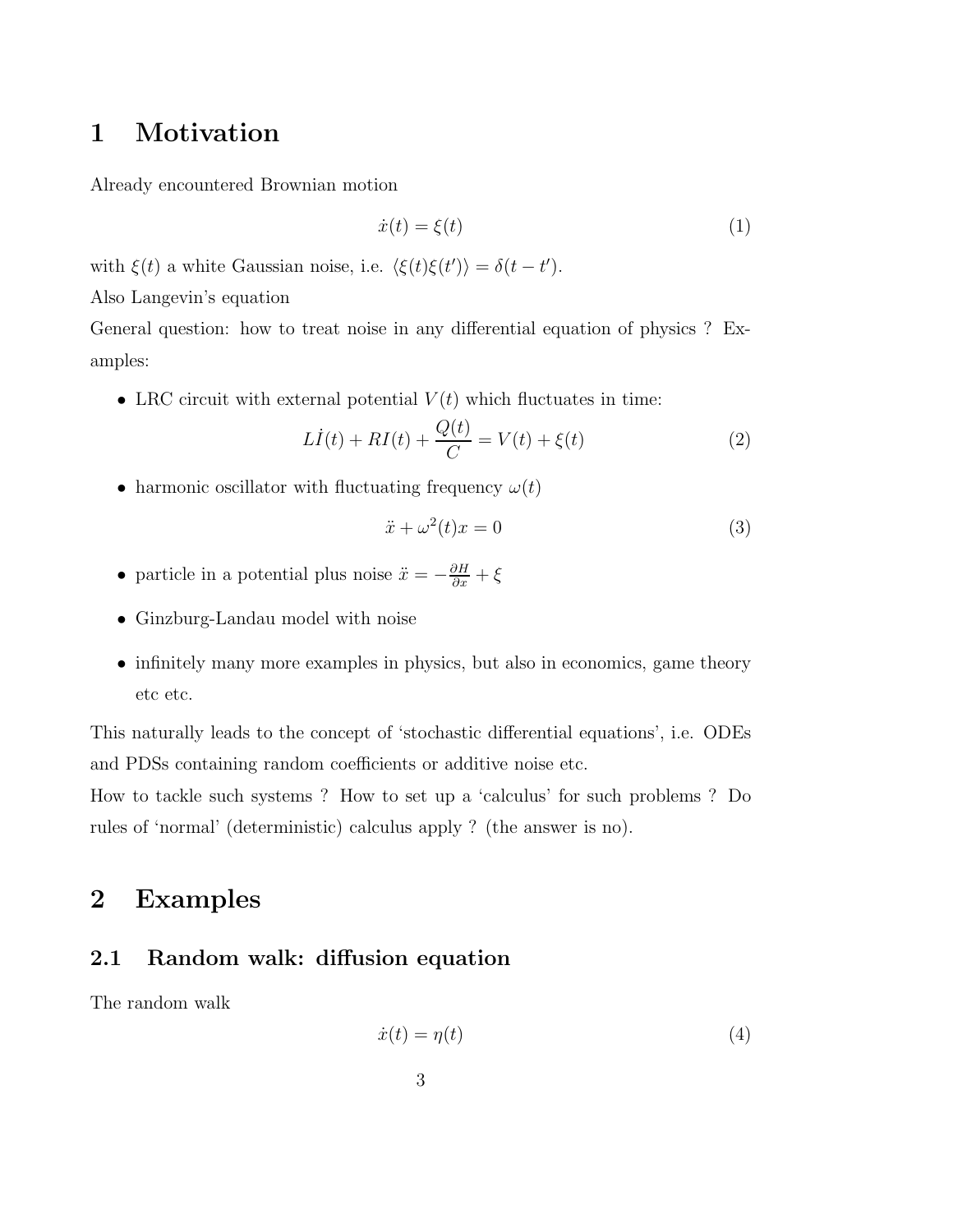

Figure 1: typical path of a Brownian motion  $(2D = 1)$ 

with

$$
\langle \eta(t)\eta(t')\rangle = 2D\delta(t - t')
$$
\n(5)

leads to the diffusion equation: the density of particles at time  $t P(x,t) = \langle \delta(x - x(t)) \rangle$ follows the partial differential equation

$$
\partial_t P(x,t) = D \partial_x^2 P(x,t). \tag{6}
$$

How do you check ? You know from (4) that  $x(t)$  is a Gaussian random variable with mean zero at variance  $2Dt$ . This Gaussian distribution fulfills  $(6)$ . The process (4) is also referred to as the Wiener process (after N. Wiener).

#### 2.2 Particles in a graviational field

Consider now a particle subject to a constant force and Gaussian white noise, i.e.

$$
m\ddot{x} = -\gamma m\dot{x} - mg + \text{noise.} \tag{7}
$$

Here g is the graviational force. In the overdamped case  $\gamma \dot{x} \gg \ddot{x}$  we can write

$$
\gamma m \dot{x} = -mg + \text{noise},\tag{8}
$$

i.e.

$$
\dot{x}(t) = -\frac{g}{\gamma} + \xi(t) \tag{9}
$$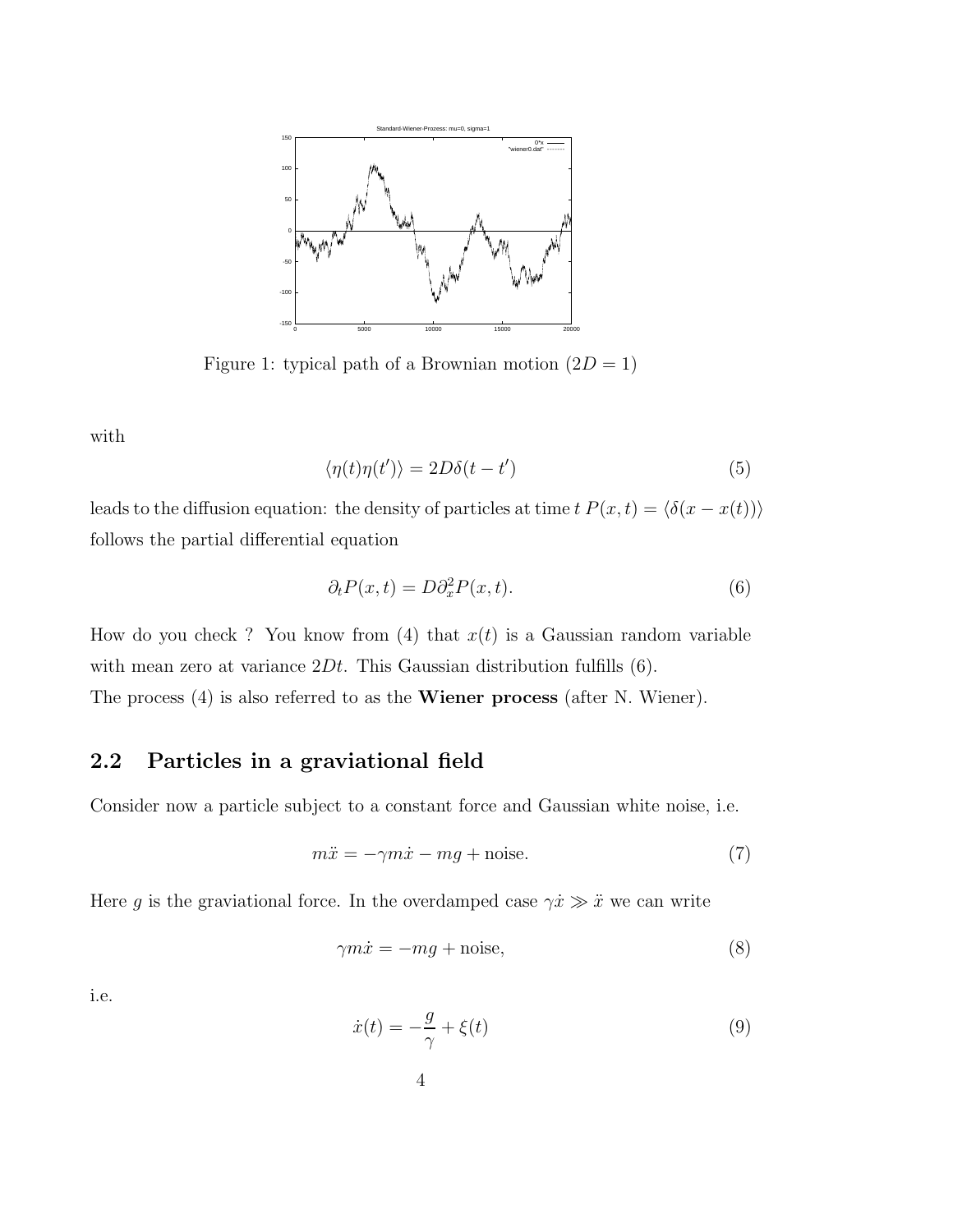with  $\langle \xi(t)\xi(t')\rangle = 2D\delta(t-t')$ . Integration gives:

$$
x(t) - x(0) = -\frac{g}{\gamma}t + \int_0^t \xi(t')dt' \tag{10}
$$

i.e.

$$
\langle x(t) \rangle = x(0) - \frac{g}{\gamma}t \tag{11}
$$

and

$$
\left\langle \left[ x(t) - \left( x(0) - \frac{g}{\gamma} t \right) \right]^2 \right\rangle = \int_0^t dt' \int_0^t dt'' \left\langle \xi(t') \xi(t'') \right\rangle
$$
  
= 
$$
2D \int_0^t dt' \int_0^t dt'' \delta(t' - t'')
$$
  
= 
$$
2Dt \tag{12}
$$

So

$$
\partial_t P(x,t) = -\partial_x ((-mg)P(x,t)) + D\partial_x^2 P(x,t) \tag{13}
$$

No stationary solution for  $-\infty < x < \infty$  but for  $x > 0$  there is

$$
P_{st}(x) = \text{const} \times e^{-\frac{g}{\gamma D}x} \tag{14}
$$

For  $D = \frac{kT}{mc}$  $\frac{kT}{m\gamma}$  get barometric equation

$$
P_{st}(x) = \text{const} \times e^{-\frac{mgx}{kT}}
$$
\n(15)

which is the barometric equation.

## 2.3 Langevin dynamics: Brownian particles with a linear drift

 $x(t)$  follows a stochastic process of the form

$$
\dot{x}(t) = ax(t) + b\xi(t) \tag{16}
$$

with  $\xi(t)$  a Gaussian random variable with  $\langle \xi(t) \rangle = 0$  and  $\langle \xi(t) \xi(t') \rangle = \delta(t - t')$ . Since  $\xi(t)$  is a random variable,  $x(t)$  will be random too.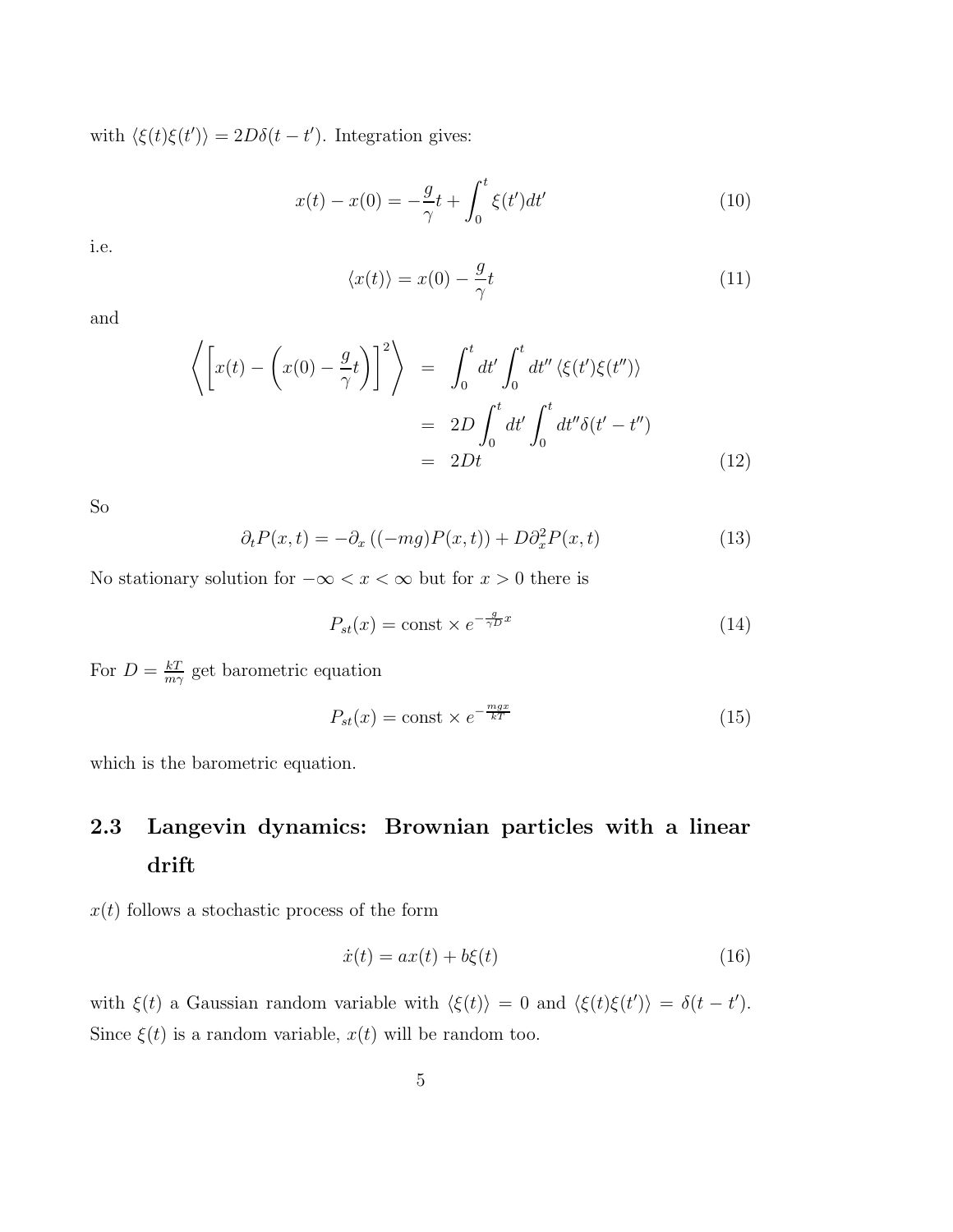

Figure 2: Brownian motion with constant drift  $(dx = adt + bdW)$   $a = 0.3$ ,  $b = 20$ 



Figure 3: Brownian motion with constant drift  $(dx = adt + bdW)$   $a = 0.3$ ,  $b = 40$ 

Let us assume we can integrate as in determinstic equations. Then one gets

$$
x(t) = x(0)e^{at} + be^{at} \int_0^t dt' e^{-at'} \xi(t')dt'
$$
 (17)

Exercise: Check by differentiation that this solves eq. (16). From this one gets

$$
\langle x(t) \rangle = x(0)e^{at} + be^{at} \int_0^t dt' e^{-at'} \underbrace{\langle \xi(t') \rangle}_{=0} dt' = x(0)e^{at}
$$
 (18)

and

$$
\langle x^2(t) \rangle = x(0)^2 e^{2at} + 2x(0) b e^{2at} \int_0^t dt' e^{-at'} \underbrace{\langle \xi(t') \rangle}_{=0} + b^2 e^{2at} \int_0^t dt' \int_0^t dt'' e^{-at'} e^{-at''} \underbrace{\langle \xi(t) \xi(t') \rangle}_{= \delta(t-t')}
$$
  
=  $x(0)^2 e^{2at} + b^2 e^{2at} \int_0^t dt' e^{-2at'}$   
=  $x(0)^2 e^{2at} + \frac{b^2}{2a} (e^{2at} - 1)$  (19)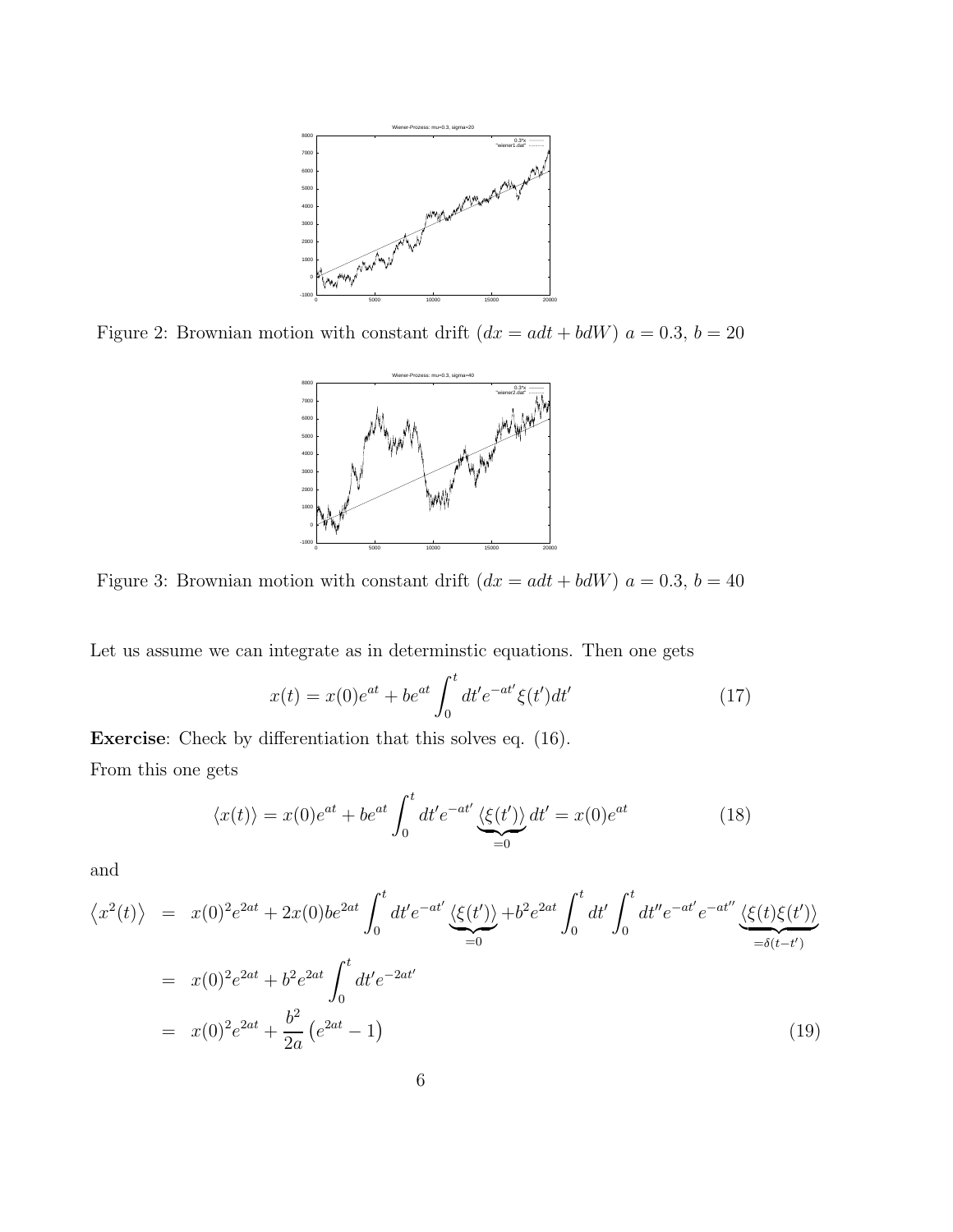The variance is therefore

$$
\langle x^2(t) \rangle - \langle x(t) \rangle^2 = \frac{b^2}{2a} \left( e^{2at} - 1 \right) \tag{20}
$$

Note that for small drifts a we recover

$$
\langle x^2(t) \rangle - \langle x(t) \rangle^2 = \frac{b^2}{2a} \left( 1 + 2at + \mathcal{O}(a^2) - 1 \right)
$$
  
= 
$$
b^2 t + \mathcal{O}(a)
$$
 (21)

I.e. for  $a \to 0$  (no drift) one has  $\langle x^2 \rangle - \langle x \rangle^2 = b^2 t$ , the result known from the driftless diffusion equation.

So we have seen that

$$
\dot{x}(t) = ax(t) + b\xi(t) \tag{22}
$$

leads to a Gaussian distribution of  $x(t)$  with

$$
\langle x(t) \rangle = x(0)e^{at}
$$
  

$$
\langle x^2(t) \rangle - \langle x(t) \rangle^2 = \frac{b^2}{2a}(e^{2at} - 1)
$$
 (23)

The corresponding differential equation describing  $P(x,t)$  is

$$
\partial_t P(x,t) = -\partial_x (axP(x,t)) + \frac{b^2}{2} \partial_x^2 P(x,t) \tag{24}
$$

as one can check by direct inspection. The corresponding stochastic process (22) is known as an Ornstein-Uhlenbeck process.

### 2.4 General rule

We have seen in several examples that a process

$$
\dot{x}(t) = f(x)x(t) + \xi(t) \tag{25}
$$

with  $\langle \xi(t)\xi(t')\rangle = 2D$  leads to a Fokker-Planck equation of the form

$$
\partial_t P(x,t) = -\partial_x \left( P(x,t)f(x) \right) + D\partial_x^2 P(x,t) \tag{26}
$$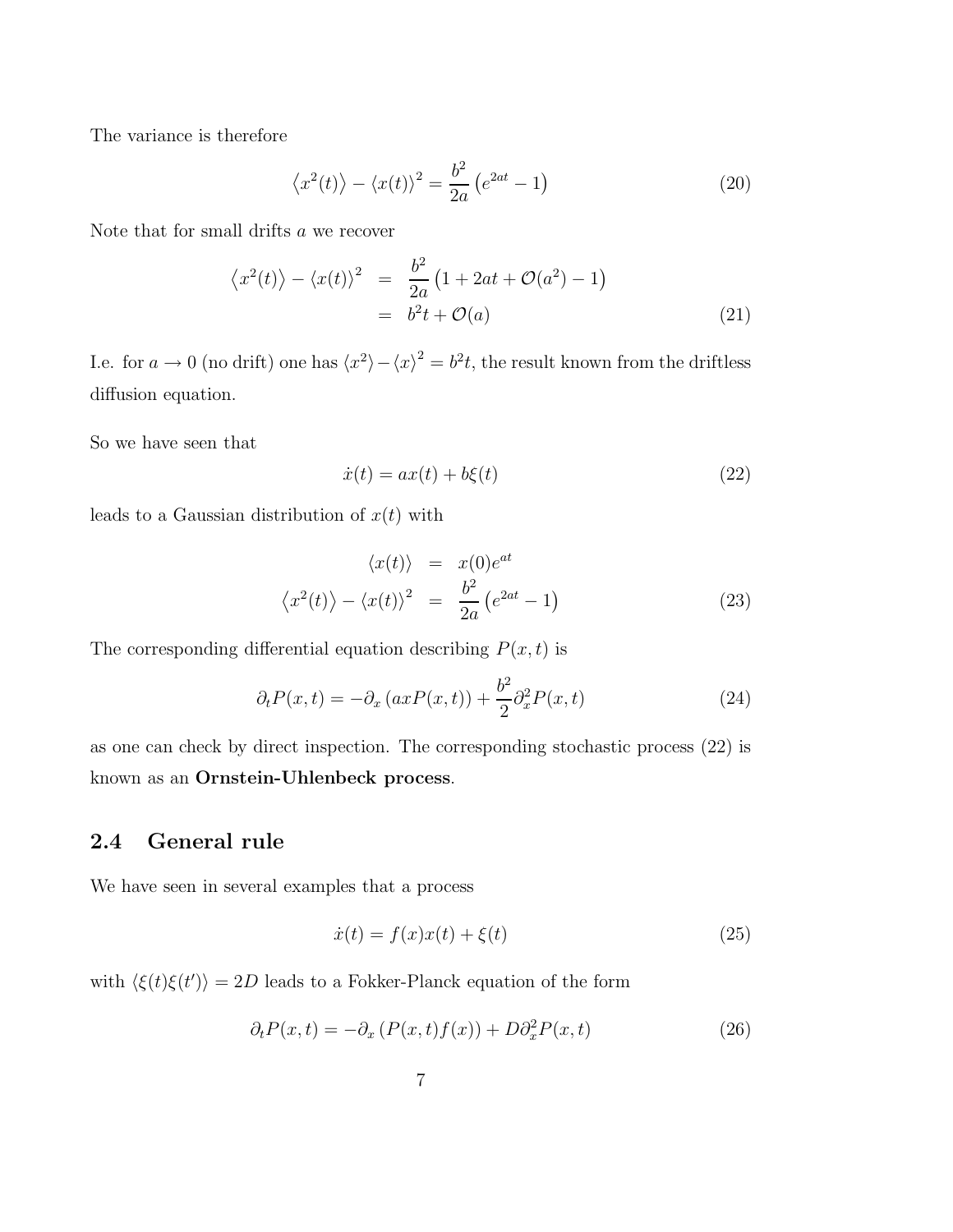- $f(x)$  is the deterministic force acting on the particle, hence the first term on the right-hand-side is called the deterministic term.
- the second term (proportional to  $D$ ) comes from the randomness, it is referred to as the diffusion term

#### 2.5 Langevin dynamics in statistical mechanics

Again assume overdamped dynamics of the form

$$
\dot{\phi}(t) = -\frac{\partial H}{\partial \phi} + \xi(t) \tag{27}
$$

with  $\langle \xi(t)\xi(t')\rangle = 2kT$  (and  $\langle xi(t)\rangle = 0$ ). The the corresponding Fokker-Planck equation turns out as

$$
\partial_t P(\phi, t) = -\partial_\phi \left( P(\phi, t) F(\phi) \right) + kT \partial_\phi^2 P(\phi, t) \tag{28}
$$

with the force  $F(\phi) = -\partial_{\phi}H(\phi)$ .

#### Question: what is the stationary distribution of this ?

You may check that inserting  $P(\phi) = \text{const} \times exp\left(-\frac{H(\phi)}{kT}\right)$  $kT$ ) into the right-hand-side of (28) gives  $\partial_t P(\phi) = 0$ , i.e. the Boltzmann distribution is the stationary solution of this Fokker-Planck equation.

## 2.6 How to put a stochastic differential equation onto a computer ?

Assume you want to solve

$$
\dot{x}(t) = F(x(t)) + \sqrt{2T}\xi(t) \tag{29}
$$

(with some force field  $F(x)$ , and  $\langle \xi(t)^2 \rangle = 1$ ) on a computer ? Normally you would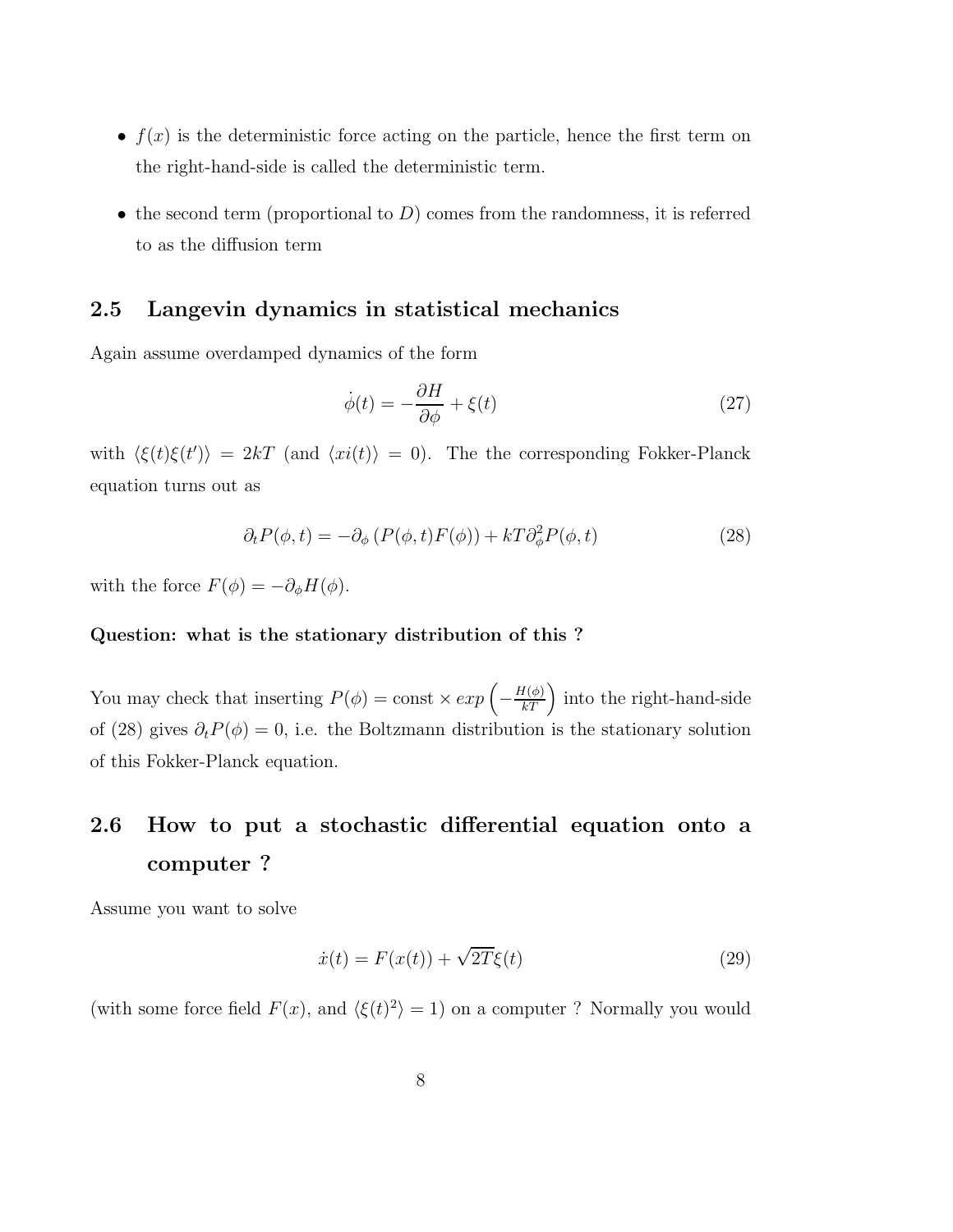discretise as follows:

$$
x(t + \Delta) = x(t) + \Delta[F(x(t)) + \sqrt{2T}\xi(t)].
$$
\n(30)

If you do this, you would get the following iteration for the probability distribution  $P(x,t)$  of x at time t:

$$
P(x, t + \Delta) - P(x, t) = \langle \delta(x - x(t + \Delta)) \rangle - \langle \delta(x - x(t)) \rangle
$$
  

$$
= \langle \delta(x - x(t) - \Delta F(x(t) - \Delta \sqrt{2T} \xi(t)) \rangle - \langle \delta(x - x(t)) \rangle
$$
  

$$
= -\partial_x \langle \delta(x - x(t)) [\Delta F(x(t) - \Delta \sqrt{2T} \xi(t))] \rangle
$$
(31)

I.e.

$$
\frac{P(x,t+\Delta) - P(x,t)}{\Delta} = -\partial_x \left[ F(x) \left\langle \delta(x - x(t)) \right\rangle \right] + \mathcal{O}(\Delta)
$$

$$
= -\partial_x \left[ F(x)P(x,t) \right] + \mathcal{O}(\Delta), \tag{32}
$$

so the diffusion term in the Fokker-Planck equation is missing.

If instead you use

$$
x(t + \Delta) = x(t) + \Delta F(x(t)) + \sqrt{\Delta} \sqrt{2T} \xi(t)
$$
\n(33)

then you get

$$
P(x, t + \Delta) - P(x, t) = \langle \delta(x - x(t + \Delta)) \rangle - \langle \delta(x - x(t)) \rangle
$$
  

$$
= \langle \delta(x - x(t) - \Delta F(x(t) - \sqrt{\Delta} \sqrt{2T} \xi(t)) \rangle - \langle \delta(x - x(t)) \rangle
$$
  

$$
= -\partial_x \langle \delta(x - x(t)) [\Delta F(x(t) + \sqrt{\Delta} \sqrt{2T} \xi(t))] \rangle
$$
  

$$
+ \frac{1}{2} \Delta(2T) \partial_x^2 \langle \delta(x - x(t)) \xi(t)^2 \rangle
$$
(34)

I.e.

$$
\frac{P(x,t+\Delta) - P(x,t)}{\Delta} = -\partial_x \left[ F(x)P(x,t) \right] + T\partial_x^2 P(x,t) + \mathcal{O}(\Delta) \tag{35}
$$

so the diffusion term is restored.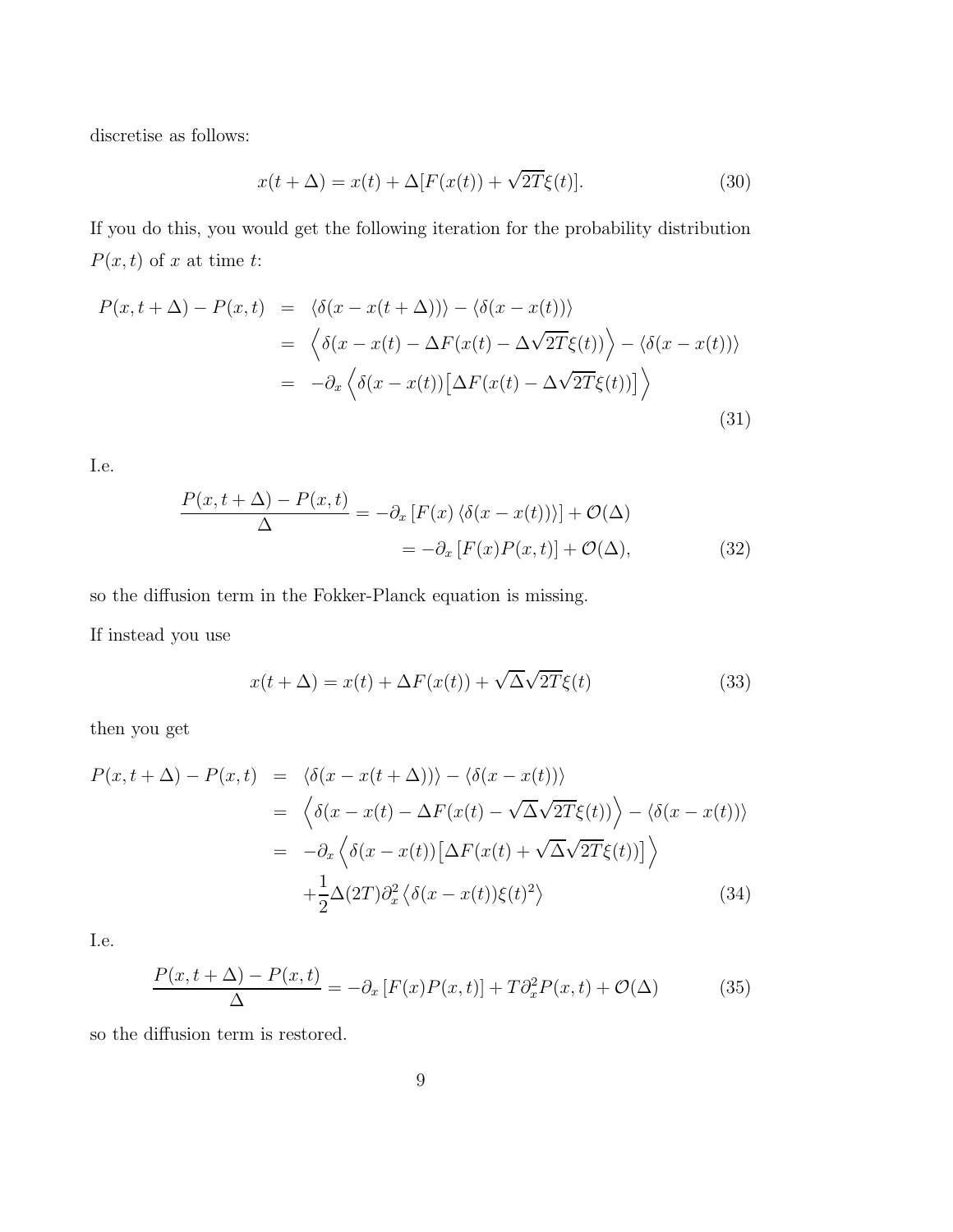## 3 Markov processes

Markov processes are processes for which the probability density for  $x_n$  at time  $t_n$ at previous history  $\{(x_i, t_i) | 1 \leq i \leq n-1\}$  with  $t_1 < t_2 < \cdots < t_{n-1} < t_n$  depends on  $(x_n,t_n)$  only, i.e

$$
p(x_n, t_n | x_{n-1}, t_{n-1}; \cdots; x_1, t_1) = p(x_n, t_n | x_{n-1}, t_{n-1}).
$$
\n(36)

For times  $t_1 < t_2 < t_3$  this means for example that

$$
p(x_3, t_3; x_2, t_2; x_1, t_1) = p(x_3, t_3 | x_2, t_2) p(x_2, t_2 | x_1, t_1) p(x_1, t_1)
$$
(37)

### 3.1 Chapman-Kolmogorov equation

Now integrate (37) over  $x_2$  and divide by  $p(x_1,t_1)$ , and use the standard rule for conditional probabilities  $p(x_3, t_3|x_1, t_1) = p(x_3, t_3; x_1, t_1)/p(x_1, t_1)$ . Get

$$
p(x_3, t_3|x_1, t_1) = \int dx_2 \ p(x_3, t_3|x_2, t_2)p(x_2, t_2|x_1, t_1). \tag{38}
$$

This is the Chapman-Kolmogorov equation, it is a non-linear deterministic integral equation.

### 3.2 Master equation

Now go to continuous time and set  $t_3 = t_2 + \tau$  and consider

$$
p(x_3, t_2 + \tau | x_1, t_1) = \int dx_2 p(x_3, t_2 + \tau | x_2, t_2) p(x_2, t_2 | x_1, t_1)
$$
(39)

Now we have

$$
p(x_3, t_2 + \tau | x_2, t_2) = \frac{p(x_3, t_2 + \tau | x_2, t_2)}{\int dx' p(x', t_2 + \tau | x_2, t_2)}
$$
(40)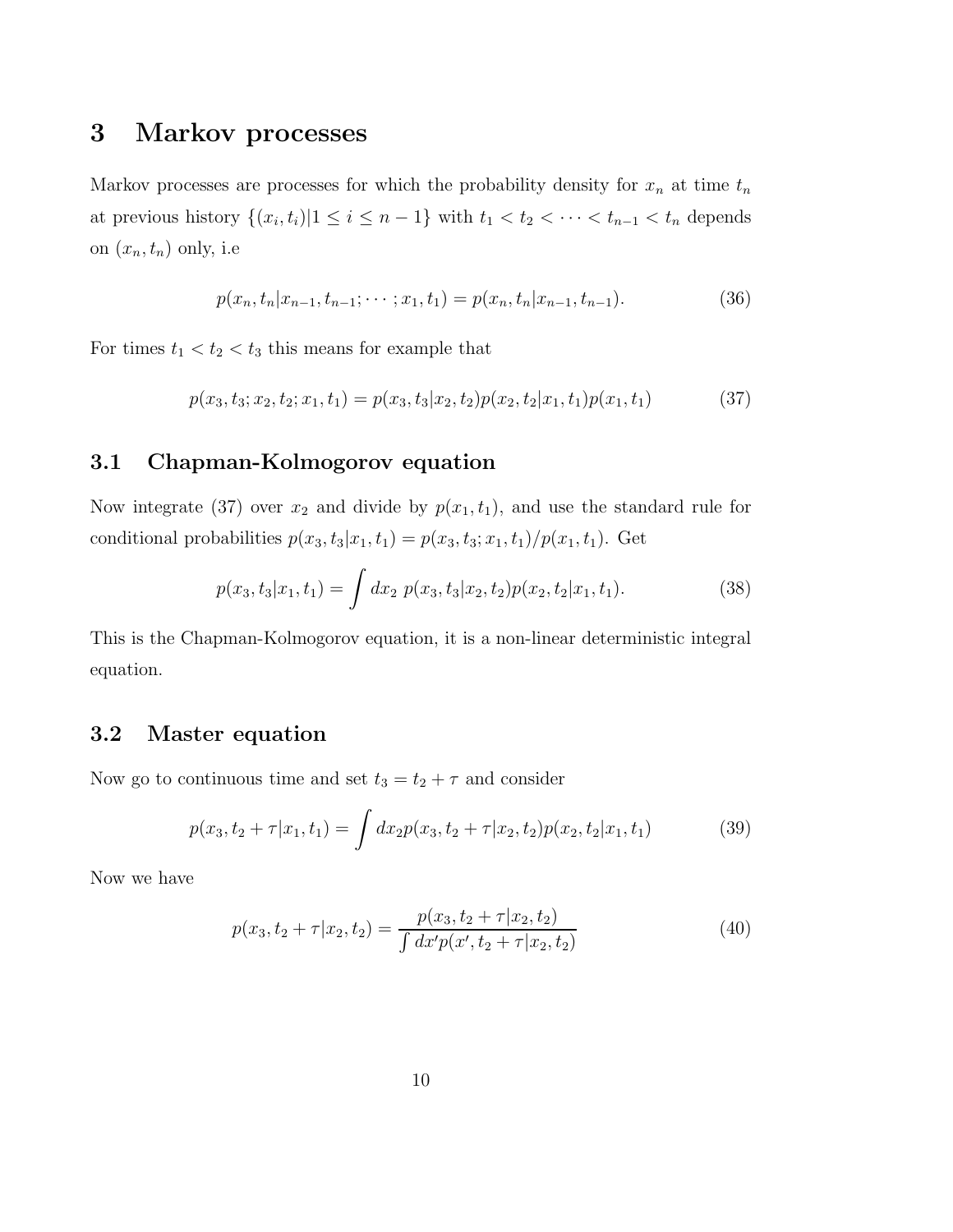since the denominator  $N = \int dx' p(x', t_2 + \tau | x_2, t_2)$  is equal to one. Now expand in terms of  $\tau$ 

$$
p(x_3, t_2 + \tau | x_2, t_2) = \frac{p(x_3, t_2 + \tau | x_2, t_2)}{\int dx' p(x', t_2 + \tau | x_2, t_2)} = \underbrace{p(x_3, t_2 | x_2, t_2)}_{=\delta(x_3 - x_2)} + \frac{\tau}{N} W_{t_2}(x_3 | x_2) - \frac{\tau}{N^2} \underbrace{p(x_3, t_2 | x_2, t_2)}_{=\delta(x_3 - x_2)} \int dx' W_{t_2}(x' | x_2) + \mathcal{O}(\tau^2).
$$
\n(41)

Here we have introduced the transition rates

$$
W_t(x'|x) = \frac{\partial p(x', t + \tau | x, t)}{\partial_\tau}\bigg|_{\tau=0} \tag{42}
$$

from  $x$  to  $x'$  at time  $t$ . So we find

$$
p(x_3, t_2 + \tau | x_2, t_2) = \delta(x_3 - x_2) + \tau \left( W_{t_2} - \int dx' W_{t_2}(x' | x_2) \delta(x_3 - x_2) \right) \tag{43}
$$

Insert this into (39). Get

$$
p(x_3, t_2 + \tau | x_1, t_1) = p(x_3, t_2 | x_1, t_1)
$$

$$
-\tau \int dx' W_{t_2}(x' | x_3) p(x_3, t_2 | x_1, t_1)
$$

$$
+\tau \int dx_2 W_{t_2}(x_3 | x_2) p(x_2, t_2 | x_1, t_1)
$$
(44)

From this one finds

$$
\partial_{t_2} p(x_3, t_2 | x_1, t_1) = \int dx_2 \left( \underbrace{W_{t_2}(x_3 | x_2) p(x_2, t_2 | x_1, t_1)}_{gain} - \underbrace{W_{t_2}(x_2 | x_3) p(x_3, t_2 | x_1, t_1)}_{loss} \right) (45)
$$

This is the Master equation.

### 3.3 Fokker-Planck equation

 $W_t(x'|x)$  is the transition rate from x to x' at time t. If say  $x' = x + \Delta x$  then it will be more convenient to express this in terms of probabilities to jump/move by  $\Delta x$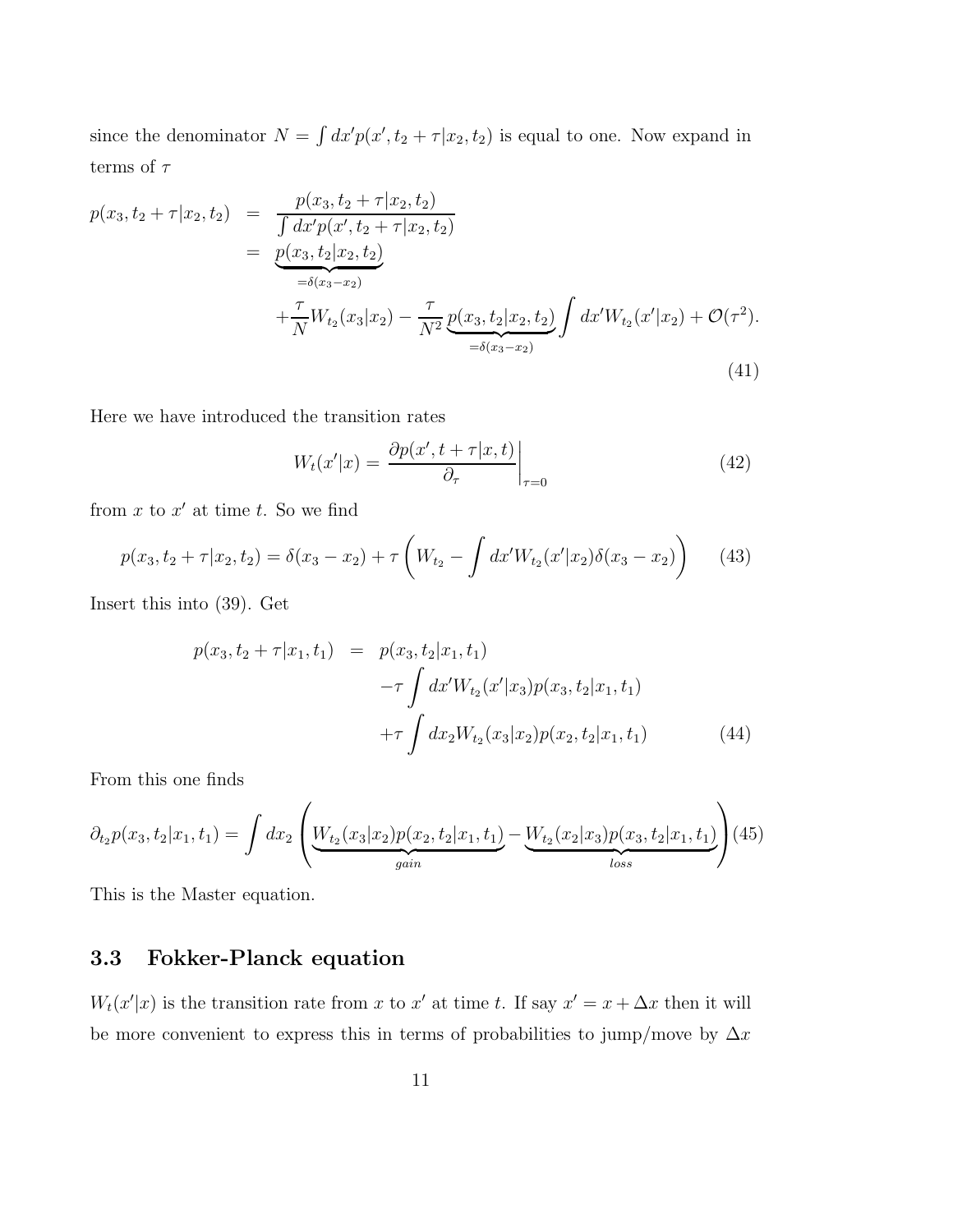given the particle is at x at t. We will adopt the notation  $\widetilde{W}_t(\delta x, x) = W_t(x + \Delta x | x)$ in following, and drop the tilde. The Master equation then reads

$$
\partial_t p(x, t|x_0, t_0) = \int d(\Delta x) W_t(\Delta x, x - \Delta x) p(x - \Delta x, t|x_0, t_0)
$$

$$
-p(x, t|x_0, t_0) \underbrace{\int d(\Delta x) W_t(-\Delta x, x)}_{=1}
$$
(46)

Now use

$$
W_t(\Delta x, x - \Delta x)p(x - \Delta x, t|x_0, t_0) = \sum_{n=0}^{\infty} \frac{(-1)^n}{n!} (\Delta x)^n \frac{\partial^n}{\partial x^n} [W_t(\Delta x, x)p(x, t|x_0, t_0)]
$$
\n(47)

Inserting this one obtains

$$
\partial_t p(x, t|x_0, t_0) = \sum_{n=1}^{\infty} \frac{(-1)^n}{n!} \frac{\partial^n}{\partial x^n} [a_n(x, t) p(x, t|x_0, t_0)] \tag{48}
$$

with

$$
a_n(x,t) = \int d(\Delta x) (\Delta x)^n W_t(\Delta x, x)
$$
\n(49)

This is referred to as the Kramers-Moyal expansion.

Truncating the series after two terms ('only small jumps during the transitions') leads to the Fokker-Planck equation

$$
\partial_t p(x, t | x_0, t_0) = -\partial_x (a_1(x, t) P(x, t)) + \frac{1}{2} \partial_x^2 (a_2(x, t) P(x, t)) \tag{50}
$$

with drift and diffusion terms

$$
a_1(x,t) = \int d(\Delta x)(\Delta x)W_t(\Delta x, x)
$$
  
\n
$$
a_2(x,t) = \int d(\Delta x)(\Delta x)^2W_t(\Delta x, x)
$$
\n(51)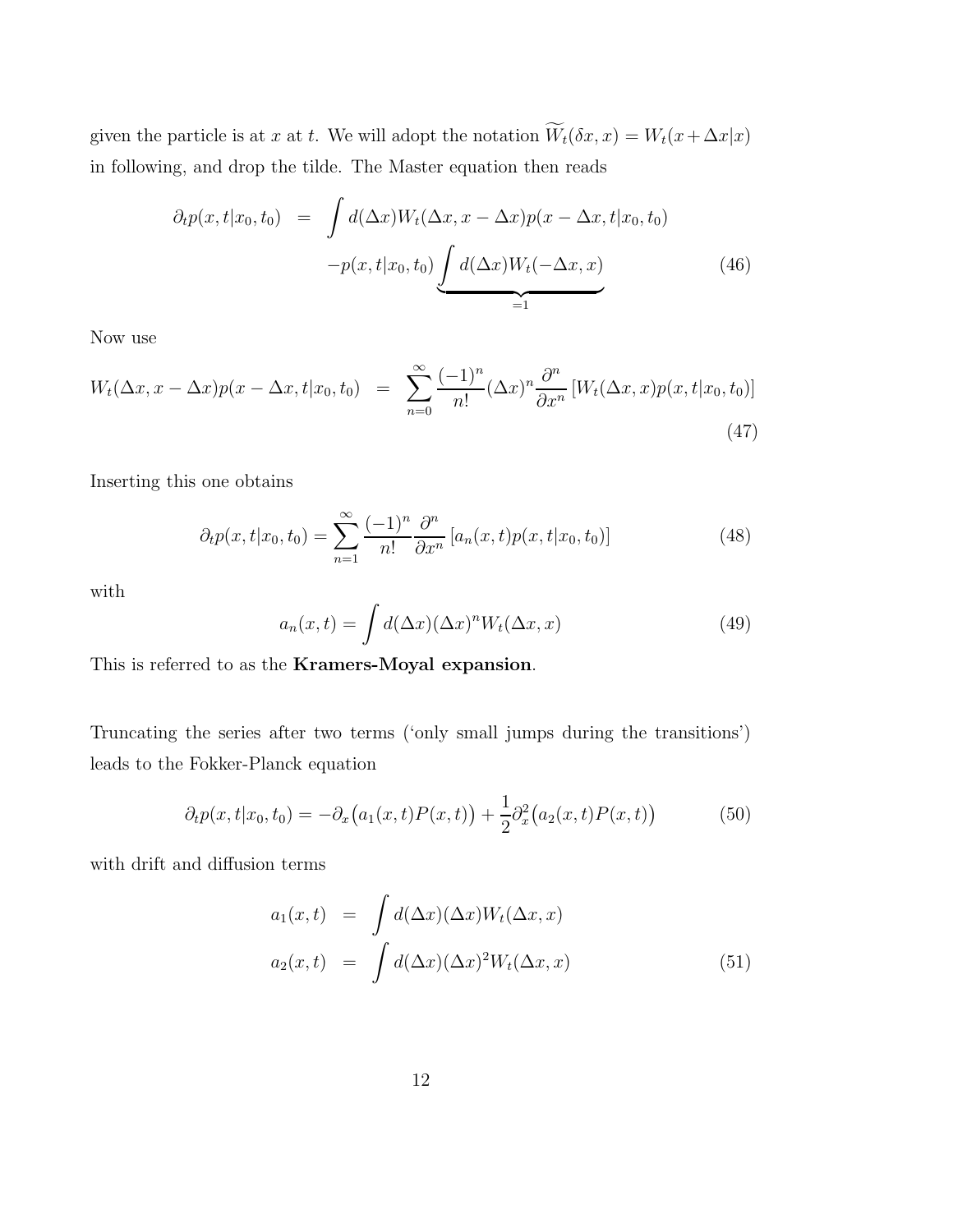## 4 Stochastic differential equations

## 4.1  $dW^2 = dt$

Consider again the standard Brownian motion

$$
\dot{x}(t) = \xi(t) \tag{52}
$$

with  $\langle \xi(t)\xi(t')\rangle = \delta(t-t')$ . One defines the standard Wiener process by

$$
W(t) = w(0) + x(t) - x(0) = w(0) + \int_0^t dt' \dot{x}(t') = w(0) + \int_0^t dt' \xi(t'), \qquad (53)
$$

which is often also written as

$$
\frac{dW(t)}{dt} = \xi(t) \tag{54}
$$

or

$$
dW(t) = \xi(t)dt.
$$
\n(55)

In particular one has

$$
\langle W(t) \rangle = w(0), \qquad \langle (W(t) - w(0))^2 \rangle = t. \tag{56}
$$

Also

$$
\langle (W(t+\tau) - W(t))^2 \rangle = \int_t^{t+\tau} dt' \int_t^{t+\tau} dt'' \langle \xi(t')\xi(t'') \rangle = \tau
$$
 (57)

i.e. for small  $\tau$  have

$$
\langle (dW(t))^{2} \rangle = \langle (W(t+dt) - W(t))^{2} \rangle = dt \qquad (58)
$$

As a short-hand one writes

$$
dW^2 = dt \tag{59}
$$

One can show that this holds not only as an average, but that  $(dW)^2$  may be substituted by  $dt$  in all operations of stochastic calculus.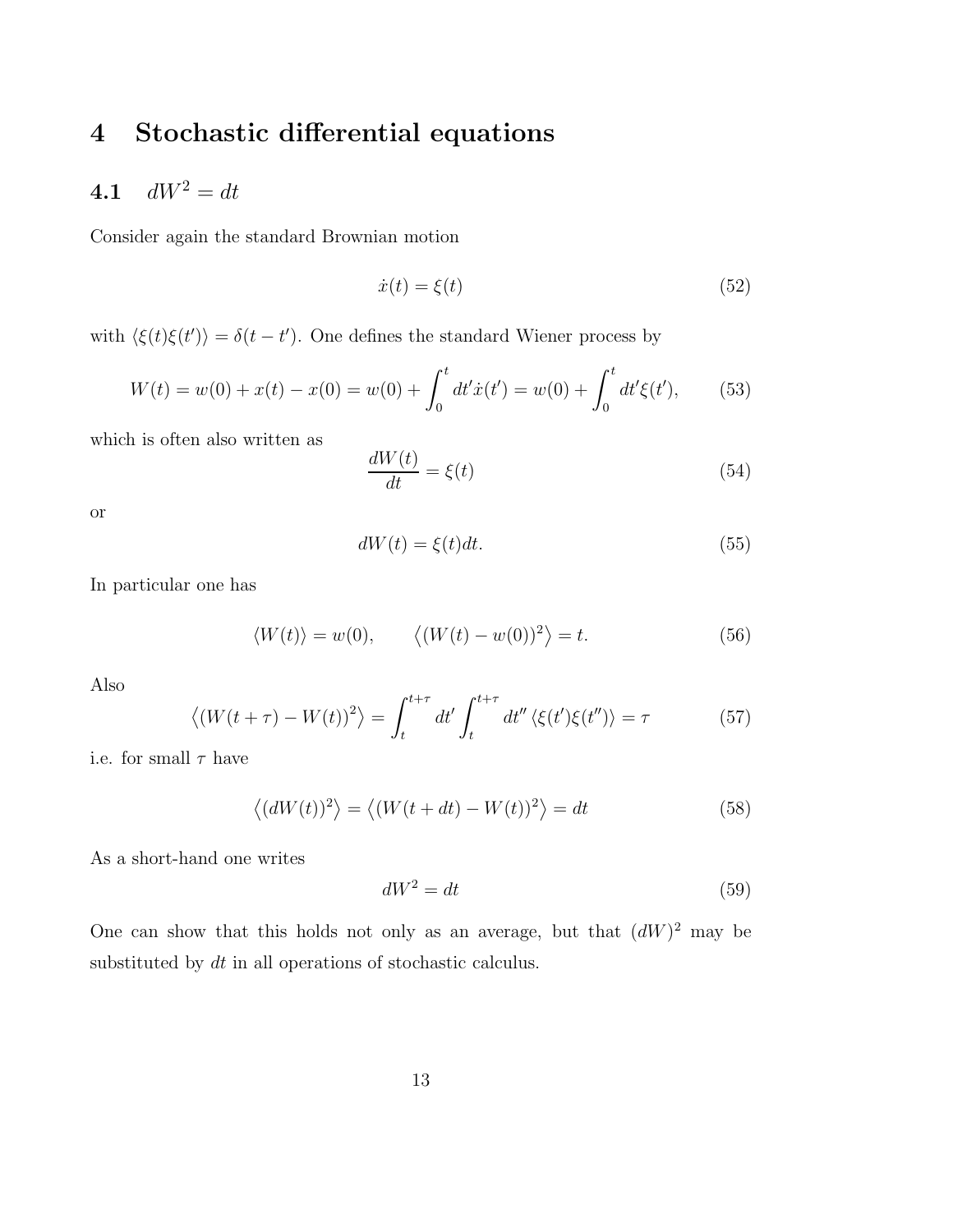## 4.2 Ito's Lemma

#### 4.2.1 Example

Consider

$$
W(t)^{2} - W(0)^{2} = \int_{0}^{t} d(W^{2})
$$
\n(60)

Let us set the starting point to  $W(0) = 0$ . We know

$$
dW = \xi dt \tag{61}
$$

but how can one compute  $\int_0^t d(W^2)$  from this ?

Naively one would do as follows

$$
d(W^2) = 2WdW \tag{62}
$$

i.e.

$$
\int_0^t d(W^2) = 2 \int_0^t W(t')dW(t')
$$
  
\n
$$
= 2 \int_0^t dt' W(t')\xi(t')dt'
$$
  
\n
$$
\approx 2 \sum_{i=0}^n W\left(\frac{i}{n}t\right) \left(W\left(\frac{i+1}{n}t\right) - W\left(\frac{i}{n}t\right)\right)
$$
(63)

Now

$$
\left(W\left(\frac{i+1}{n}t\right) - W\left(\frac{i}{n}t\right)\right) \tag{64}
$$

is the increment of a Wiener process, and hence independent of  $W\left(\frac{i}{n}\right)$  $\frac{i}{n}t$ . It follows

$$
\langle W(t)^2 \rangle = 2 \sum_{i=0}^n \underbrace{\langle W\left(\frac{i}{n}t\right) \rangle}_{=0} \left\langle \left(W\left(\frac{i+1}{n}t\right) - W\left(\frac{i}{n}t\right) \right) \right\rangle
$$
  
= 0 (65)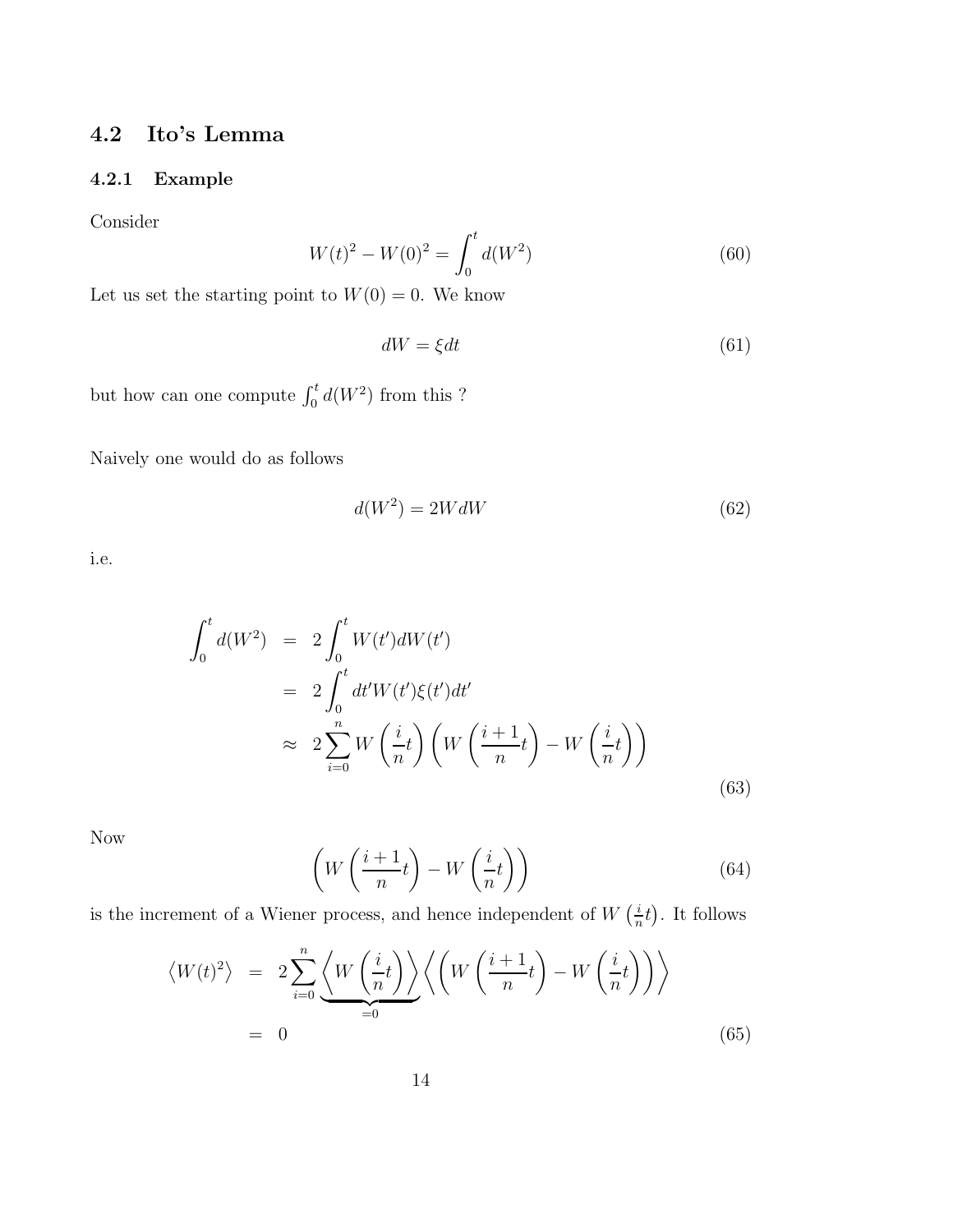This does not make sense, as we know that  $\langle W(t)^2 \rangle = t$ .

#### What went wrong?

What we did is expand

$$
d(W^2) = 2WdW + \mathcal{O}(dW^2)
$$
\n<sup>(66)</sup>

and ignored higher order terms, including  $dW^2$ . But  $dW^2 = dt$  so need to include second order terms. Then one gets

$$
d(W^2) = 2WdW + dW^2 = 2WdW + dt \tag{67}
$$

I.e.

$$
\langle W^{2}(t) \rangle = \left\langle \int_{0}^{t} d(W^{2}(t')) \right\rangle
$$
  
=  $2 \underbrace{\left\langle \int_{0}^{t} W(t') dW(t') \right\rangle}_{=0} + \int_{0}^{t} dt'$   
=  $t$  (68)

which is the correct result.

#### 4.2.2 General case

Assume  $x(t)$  obeys the Ito-SDE

$$
dx(t) = a[x(t), t]dt + b[x(t), t]dW(t)
$$
\n(69)

Now take a function  $y(t) = f[x(t)]$ , what SDE does  $y(t)$  obey ? Use previous results to expand  $df[x(t)]$ :

$$
df[x(t)] = f[x(t) + dx(t)] - f[x(t)]
$$
  
\n
$$
= f'[x(t)]dx(t) + \frac{1}{2}f''[x(t)]dx(t)^{2} + ...
$$
  
\n
$$
= f'[x(t)](a[x(t), t]dt + b[x(t), t]dW(t)) + \frac{1}{2}f''[x(t)]b[x(t), t]^{2}(dW(t))^{2} + \mathcal{O}(dt^{2})
$$
\n(70)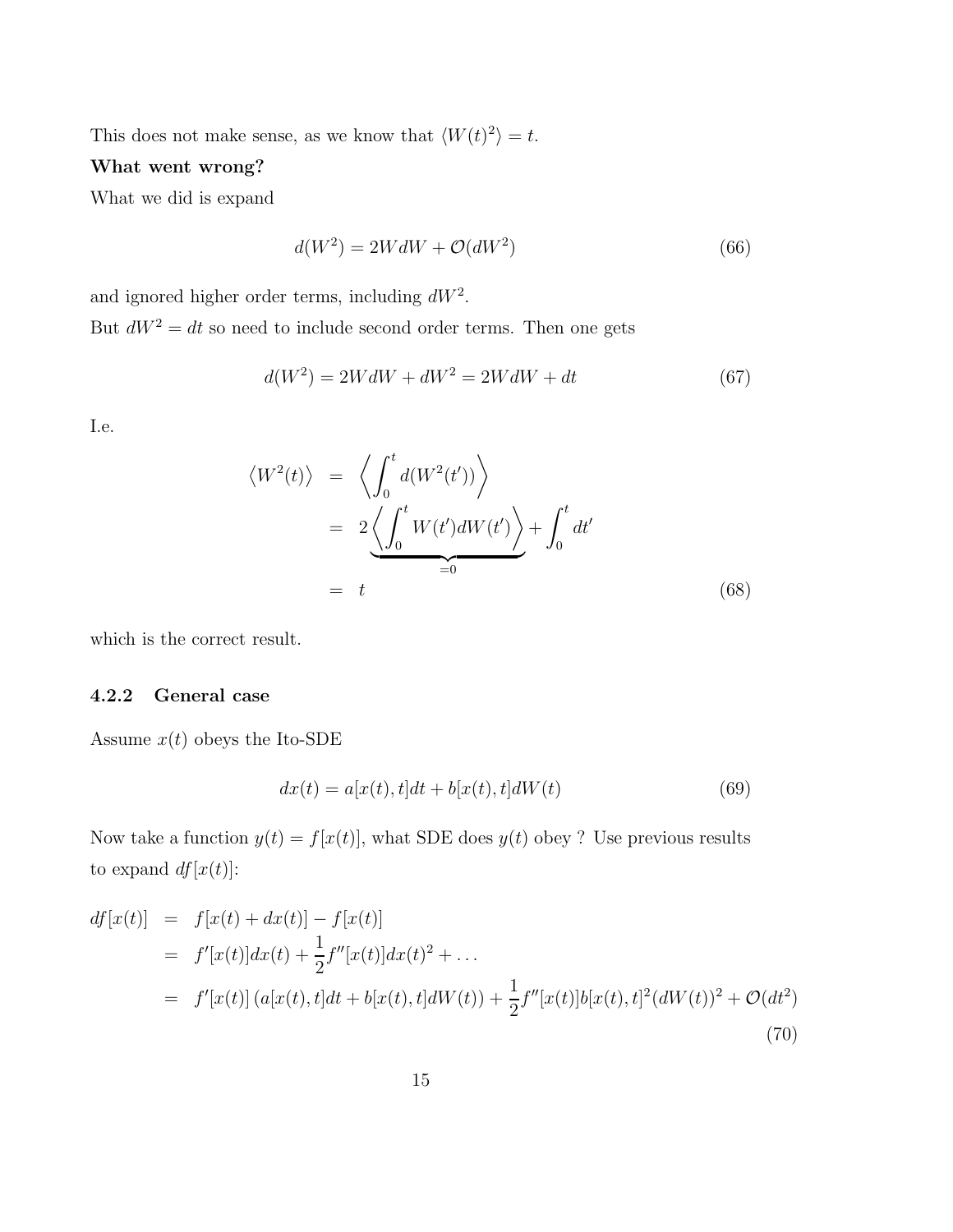Now we use that  $dW(t)^2 = dt$  and obtain

$$
df[x(t)] = \left(f'[x(t)]a[x(t), t] + \frac{1}{2}f''[x(t)]b[x(t), t]^2\right)dt + b[x(t), t]f'[x(t)]dW(t)
$$
 (71)

Note that the term containing  $f''[x(t)]$  would not be present in normal calculus So the recipe for changes of variables in the Ito-formalism is:

- 1. when performing a Taylor expansion, terms of second order in dW have to be taken into account
- 2. use:  $dW(t)^2 = dt$

### 4.3 General SDEs

Consider a general (ordinary) differential equation of the form

$$
\dot{x}(t) = a[x(t), t] + b[x(t), t]\xi(t)
$$
\n(72)

with a time- and x– dependent drift  $a(x, t)$  and a time- and x–dependent magnitude of the fluctuations  $b[x,t]$ .

This can be seen as an equivalent formulation of the following integral equation (which we get from  $(72)$  by integration over t):

$$
x(t) - x(t_0) = \int_{t_0}^t dt' A[x(t'), t'] + \int_{t_0}^t dt' B[x(t'), t']\xi(t')
$$
 (73)

So the question is: what do we mean by a stochastic integral of the form

$$
\int_{t_0}^t dt' f(t') \xi(t')
$$
\n(74)

with  $f(t)$  a deterministic or a random function ?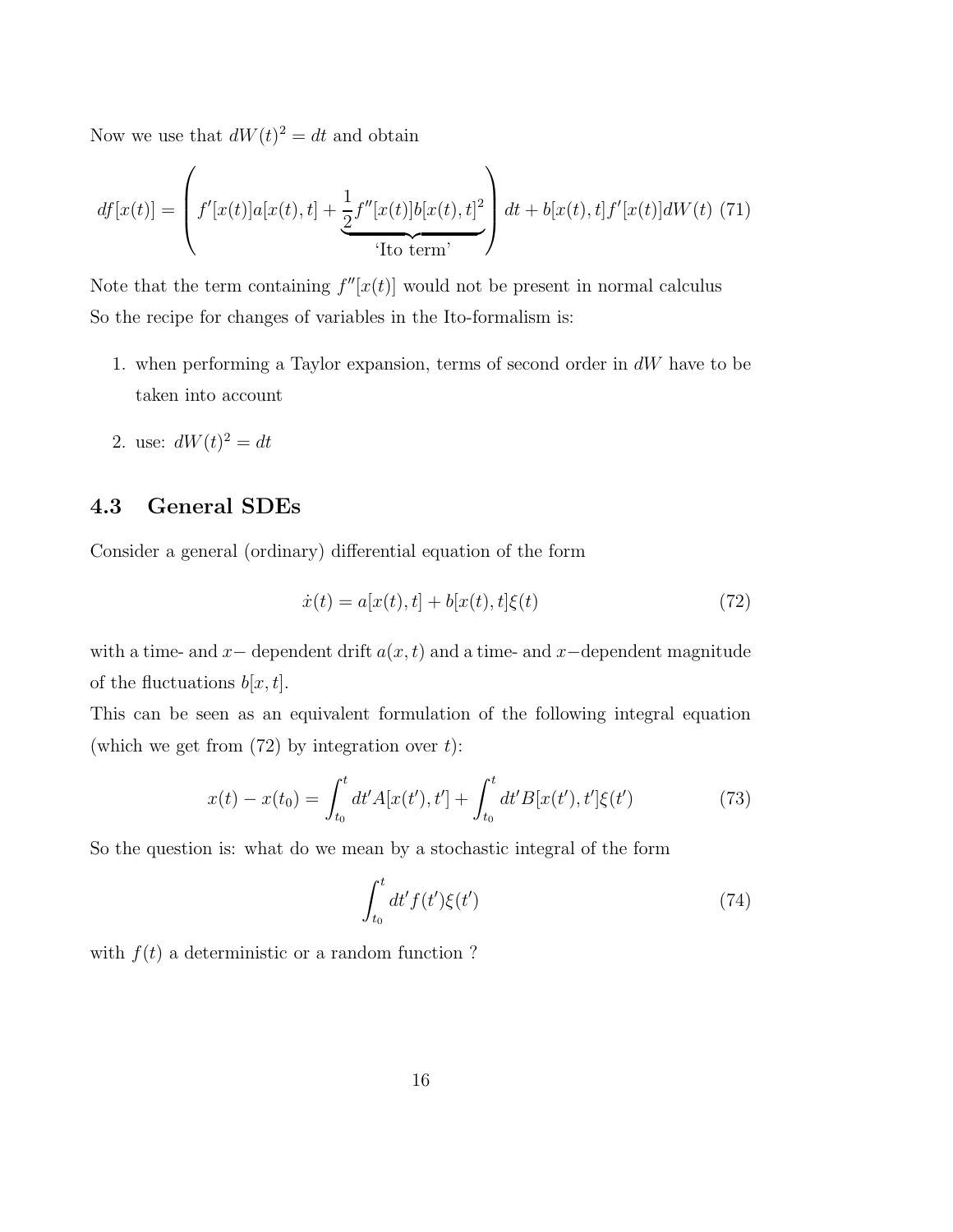## 5 Stochastic integration - Ito Calculus

### 5.1 General remarks (section not proof read)

Want to define

$$
\int_{t_0}^t dt' f(t') \xi(t'). \tag{75}
$$

Let us write  $\xi(t') = \frac{dW(t')}{dt'}$ , then  $W(t')$  will also be a random function and we have

$$
\int_{t_0}^t dt' f(t')\xi(t') = \int_{t_0}^t dt' f(t') \frac{dW(t')}{dt'} = \int_{t_0}^t f(t') dW(t'). \tag{76}
$$

In order to obtain an interpretation in terms of Riemannian sums, two standard choices are used:

#### 1. Ito interpretation

$$
I \int_{t_0}^t f(t') dW(t') = \lim_{N \to \infty} \sum_{i=1}^N f(x(t_{i-1})) (W(t_i) - W(t_{i-1})) \tag{77}
$$

#### 2. Stratonovich interpretation

$$
S \int_{t_0}^t f(t') dW(t') = \lim_{N \to \infty} \sum_{i=1}^N f\left(\frac{x(t_i) + x(t_{i-1})}{2}\right) (W(t_i) - W(t_{i-1})) \tag{78}
$$

Note that the two interpretations are not equivalent. They differ in the argument at which  $f(\cdot)$  is to be taken in the summation, and for the same integral they will in general lead to different expressions.

Example:  $\int_{t_0}^t dt' W(t') dW(t')$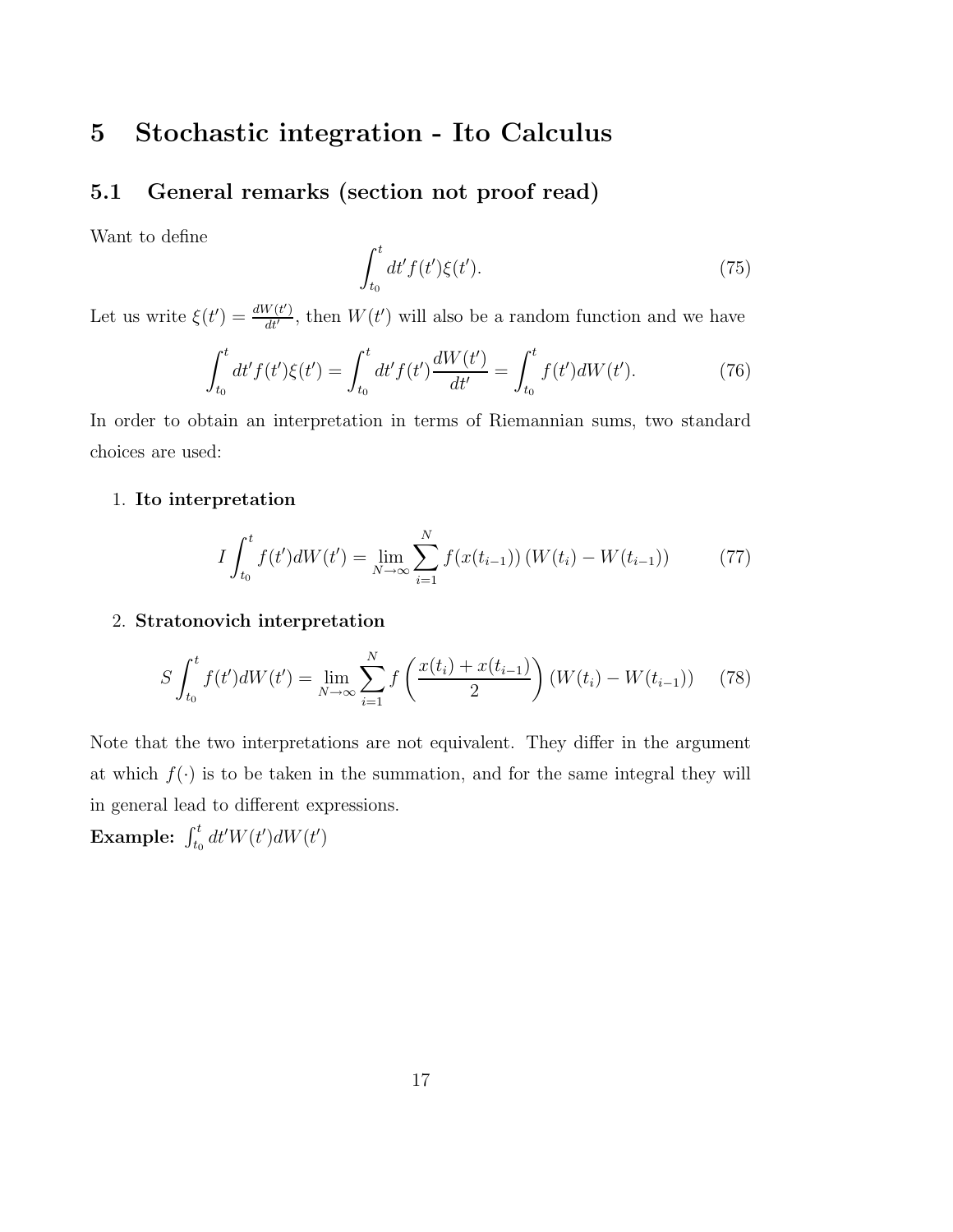Ito calculation: Write  $t_i = t_0 + \frac{i}{\Delta}$  $\frac{i}{N}(t-t_0).$ 

$$
I \int_{t_0}^{t} dt' W(t') dW(t') = \lim_{N \to \infty} \sum_{i=1}^{N} W(t_{i-1}) (W(t_i) - W(t_{i-1}))
$$
  
\n
$$
= \lim_{N \to \infty} \sum_{i=1}^{N} W_{i-1} \Delta W_i
$$
  
\n
$$
= \lim_{N \to \infty} \frac{1}{2} \sum_{i=1}^{N} \left[ (W_{i-1} + \Delta W_i)^2 - (W_{i-1})^2 - (\Delta W_i)^2 \right]
$$
  
\n
$$
= \frac{1}{2} \left[ W(t)^2 - W(t_0)^2 \right] - \frac{1}{2} \sum_{i=1}^{N} (\Delta W_i)^2
$$
  
\n
$$
= \frac{1}{2} \left[ W(t)^2 - W(t_0)^2 \right] - \frac{1}{2} (t - t_0)
$$
 (79)

STRATONOVICH CALCULATION:

$$
S \int_{t_0}^t dt' W(t') dW(t') = \lim_{N \to \infty} \sum_{i=1}^N \frac{W_{i-1} + W_i}{2} (W_i - W(i-1))
$$
  

$$
= \lim_{N \to \infty} \frac{1}{2} \sum_{i=1}^N [W_i^2 - W_{i-1}^2]
$$
  

$$
= \frac{1}{2} [W^2(t) - W^2(t_0)]
$$
 (80)

So we realise that

$$
\text{Ito } \int_{t_0}^t dt' W(t') dW(t') = \frac{1}{2} \left[ W(t)^2 - W(t_0)^2 \right] - \frac{1}{2} (t - t_0) \tag{81}
$$

Stratonovich 
$$
\int_{t_0}^t dt' W(t') dW(t') = \frac{1}{2} [W(t)^2 - W(t_0)^2]
$$
 (82)

Think back of section 4.2.1. Consider

$$
W(t)^{2} - W(0)^{2} = \int_{0}^{t} d(W^{2})
$$
\n(83)

and set  $W(0)=0$ . We know  $\langle W(t)^2 \rangle = t$ Naively setting  $d(W^2) = 2WdW$  gives

$$
W(t)^2 = 2\int_0^t WdW\tag{84}
$$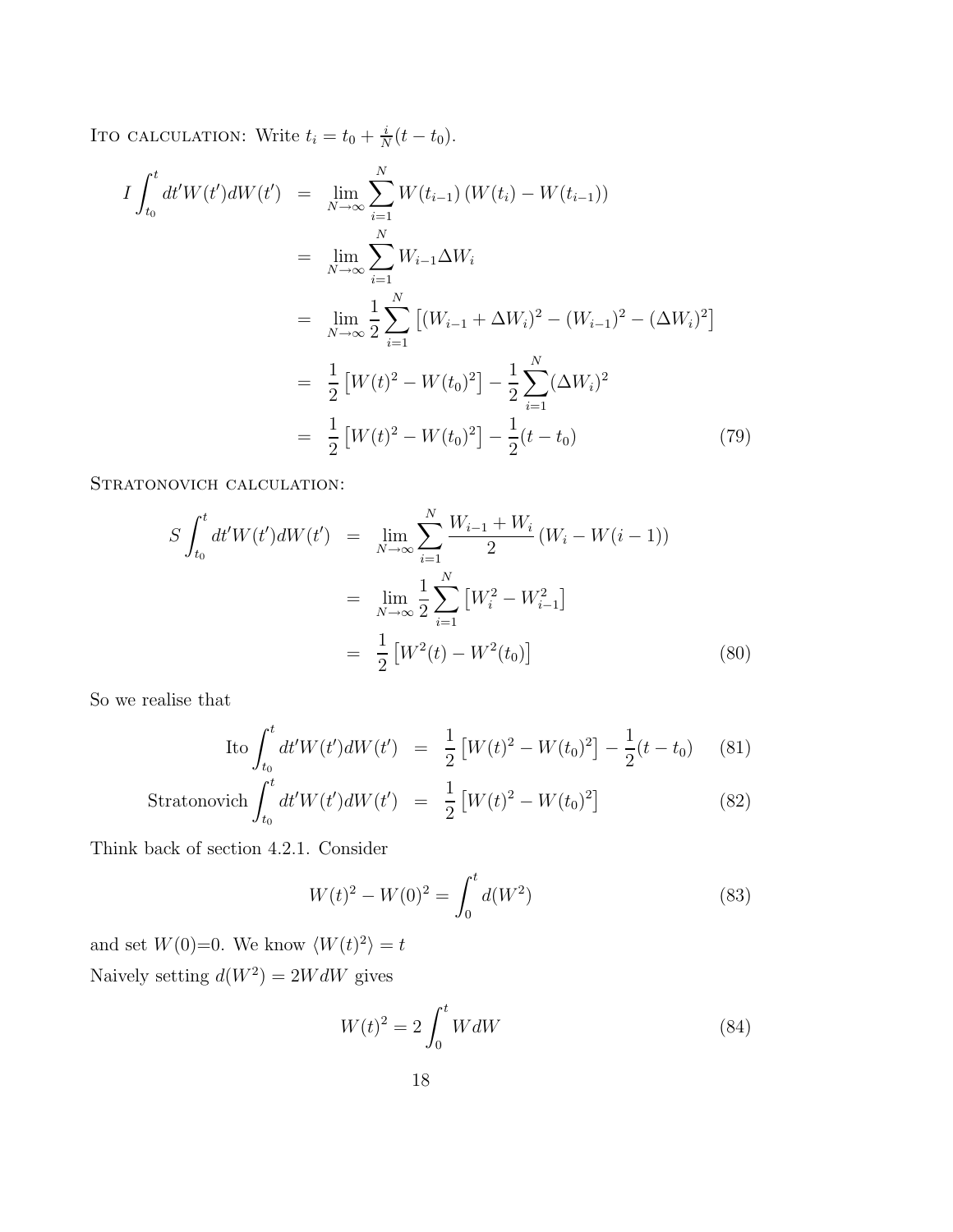#### Stratonovich:

If this integral is interpreted in the Stratonovich sense, everything is file

$$
W(t)^{2} = 2S \int_{0}^{t} W dW = W(t)^{2}.
$$
 (85)

So applying the chain rule of usual calculus  $(d(W^2) = 2WdW)$  seems fine for Stratonovich integrals. ITO:

Here we have to use the Ito-rule

$$
d(W2) = 2WdW + 2(dW)2 = 2WdW + dt
$$
 (86)

and get

$$
W(t)^{2} = I \int_{0}^{t} (dW)^{2} = W(t)^{2}
$$
  
= 
$$
2 I \int_{0}^{t} W dW + \int_{0}^{t} dt'
$$
  
= 
$$
\frac{1}{2} W(t)^{2} - \frac{1}{2} t = 0
$$
  
= 
$$
W(t)^{2}
$$
 (87)

#### Take home message:

If stochastic integrals are interpreted in the Stratonovich sense, the normal rules of calculus may be applied. If the Ito-interpretation is used,  $dW^2 = dt$  must be taken into account, and Ito's lemma is to be used for transformation of variables.

## 5.2 Ito versus Stratonovich SDE (section not proof read)

Take general SDE

$$
dx(t) = a[x(t, t]dt + b[x(t), t]dW.
$$
\n(88)

This will lead to two different processes  $x(t)$  depending on whether you integrate this according the Ito- or Stratonovich prescription.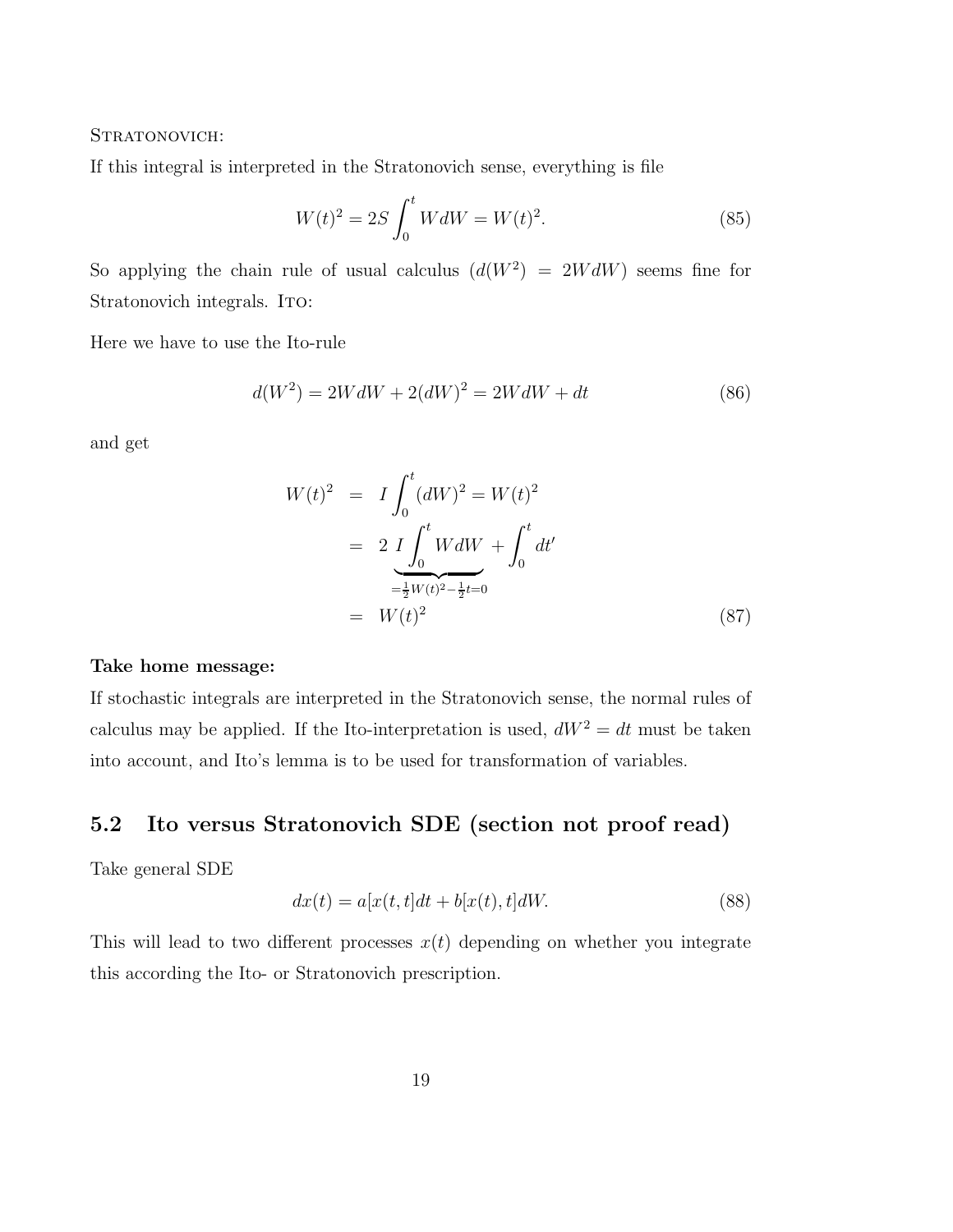What do the corresponding Fokker-Planck equations look like in the Ito and Stratonovich interpretation, respectively ?

#### Have

$$
x(t + dt) - x(t) = a[x(t), t]dt + b[x(t_{\alpha}), t_{\alpha}](W(t + dt) - W(t))
$$
 (89)

with  $t_{\alpha} = t + \alpha dt$ ,  $\alpha = 0$  for Ito, and  $\alpha = 1/2$  for Stratonovich. Now have

$$
b[x(t_{\alpha}), t_{\alpha}] = b[x(t), t] + \partial_x b[x(t), t](x(t_{\alpha}) - x(t)) + \dots
$$
  

$$
= b[x(t), t] + \partial_x b[x(t), t] \{a[x(t), t] \alpha dt + b[x(t), t][W(t + \alpha dt) - W(t)]\}
$$
(90)

So get

$$
x(t+dt) - x(t) = a[x(t), t]dt + b[x(t\alpha), t\alpha](W(t+dt) - W(t))
$$
  
\n
$$
= a[x(t), t]dt + b[x(t), t](W(t+dt) - W(t))
$$
  
\n
$$
+ \partial_x b[x(t), t] \left\{ a[x(t), t] \alpha dt(W(t+dt) - W(t)) \right\}
$$
  
\n
$$
+ \partial_x b[x(t), t] \left\{ b[x(t), t][W(t + \alpha dt) - W(t)][W(t+dt) - W(t)] \right\}
$$
  
\n(91)

Now taking averages gives

$$
\langle x(t+dt) - x(t) \rangle = a[x(t), t]dt + b[x(t), t] \langle [W(t + \alpha dt) - W(t)][W(t+dt) - W(t)] \rangle
$$
  

$$
= a[x(t), t]dt + b[x(t), t] \int_{t}^{t+dt} dt' \int_{t}^{t+\alpha dt} dt'' \langle \xi(t')\xi(t'') \rangle
$$
  

$$
= a[x(t), t]dt + b[x(t), t] \alpha dt
$$
(92)

So the drift of  $x(t)$  is given by by  $a[x(t),t]$  in the Ito understanding of the SDE  $(\alpha = 0)$  and by  $a[x(t), t] + \frac{1}{2}$  $\frac{1}{2}b[x(t), t]$  in the Stratonovich interpretation ( $\alpha = 1/2$ ). A similar calculation for the diffusion term of the Fokker-Planck eq. gives  $\frac{1}{2}b[x(t),t]^2$ in both cases.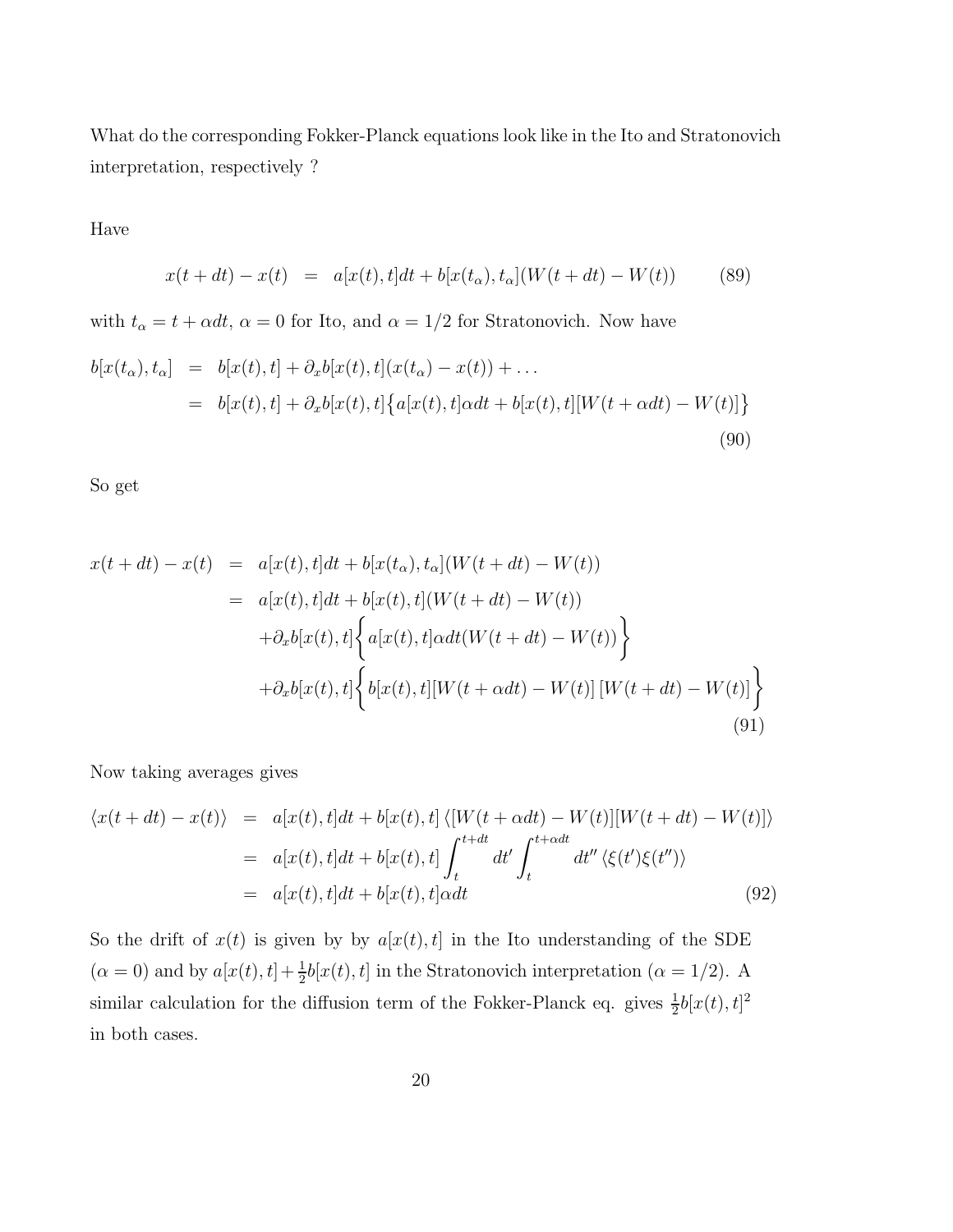Conclusion: Integrating the SDE

$$
dx(t) = a[x(t, t]dt + b[x(t), t]dW
$$
\n(93)

in the Ito sense leads to a FP equation of the form

$$
\partial_t P(x,t) = \partial_x (a[x(t),t]P(x,t)) + \frac{1}{2}\partial_x^2 (b[x(t),t]^2 P(x,t)). \tag{94}
$$

Integrating the same SDE

$$
dx(t) = a[x(t, t]dt + b[x(t), t]dW
$$
\n(95)

in the Stratonovich sense leads to a FP equation of the form

$$
\partial_t P(x,t) = \partial_x \left( a[x(t),t] + \frac{1}{2} b[x(t),t] \partial_x b[x(t),t] \right) P(x,t) + \frac{1}{2} \partial_x^2 \left( b[x(t),t]^2 P(x,t) \right). \tag{96}
$$

| Ito                                                                                                                              | Stratonovich                                                                             |
|----------------------------------------------------------------------------------------------------------------------------------|------------------------------------------------------------------------------------------|
| $(dW)^2 = dt$                                                                                                                    | $(dW)^2 = dt$                                                                            |
| $\langle WdW \rangle = 0$                                                                                                        | $2\langle WdW\rangle = dt$                                                               |
| $d(f(W,t)) = \frac{\partial f}{\partial W}dW + \frac{\partial f}{\partial t}dt + \frac{1}{2}\frac{\partial^2 f}{\partial W^2}dt$ | $d(f(W,t)) = \frac{\partial f}{\partial W}dW + \frac{\partial f}{\partial t}dt$          |
| $dx = adt + bdW$ corresponds to FP-eq                                                                                            | $dx = adt + bdW$ corresponds to FP-eq                                                    |
| $\partial_t = \partial_x(aP) + \frac{1}{2}\partial_x^2(b^2P)$                                                                    | $\partial_t = \partial_x(aP + \frac{1}{2}b\partial_x b) + \frac{1}{2}\partial_x^2(b^2P)$ |
| functions evaluated before the increments                                                                                        | functions are evaluated simulteriously to increments                                     |
| more common in finance                                                                                                           | more common in physics                                                                   |

See Bouchaud/Potters and Gardiner books.

## 6 Financial derivatives

## 6.1 General remarks

basic goods

• goods, commodities, i.e. oil, gold, cars ...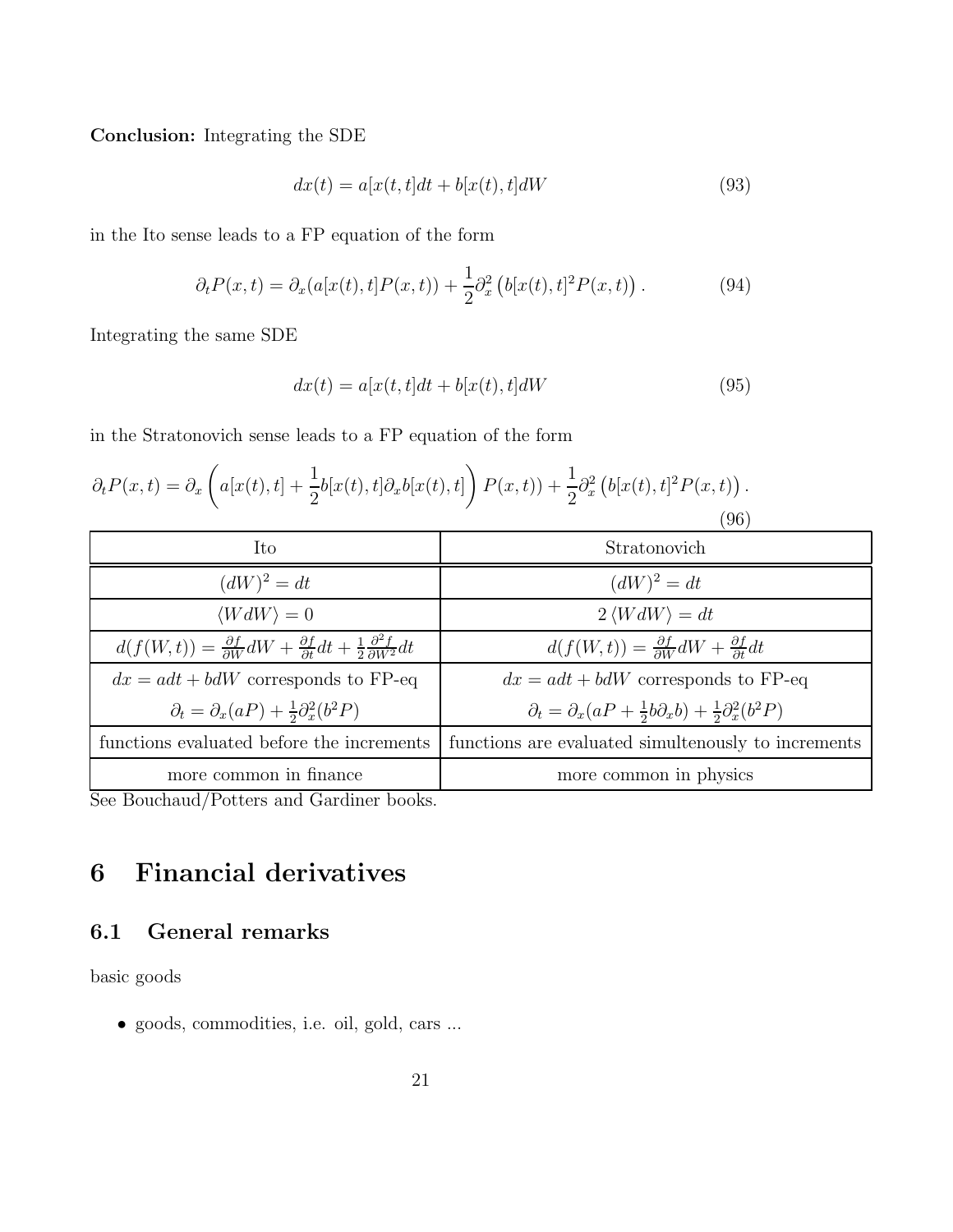- stocks
- currency
- bonds

Since the opening of the Chicago Board 1973 also with derived goods, so-called financial derivatives.

Assume producer of cars needs 1000 tons of iron, not now, but in 2 months from now. He could wait the two months, and then buy at the price of that day. There is some risk associated with this, as the price in two months from now is uncertain. Concept of *futures* and *forwards*: the car-producer signs a contract with a supplier of iron in advance: this contract is agreed on now, and the buying/selling of the iron is then made in two months from now.

Will here consider mostly so-called *options*:

European call option: At a prescribed time in the future (expiry date) the holder of an option may (but does not have to) purchase a prescribed amount of a prescribed asset (the so-called underlying asset) at a previously agreed price (the strike price).The contract is a right to buy, but not an obligation to buy. The seller (the so-called writer of the option) on the other hand has a potential obligation to sell, if the holder chooses to buy.

Questions for financial practitioners: How much would you be willing to pay for such a right, i.e. what is the value of such an option ? How can the writer minimise the risk associated with his potential obligation to sell ?

#### 6.2 Options

Example: Today is 5 May 2006. How much is the following option worth: On 5 August 2006 the holder of the option may (if he so wishes) purchase 1 ton of iron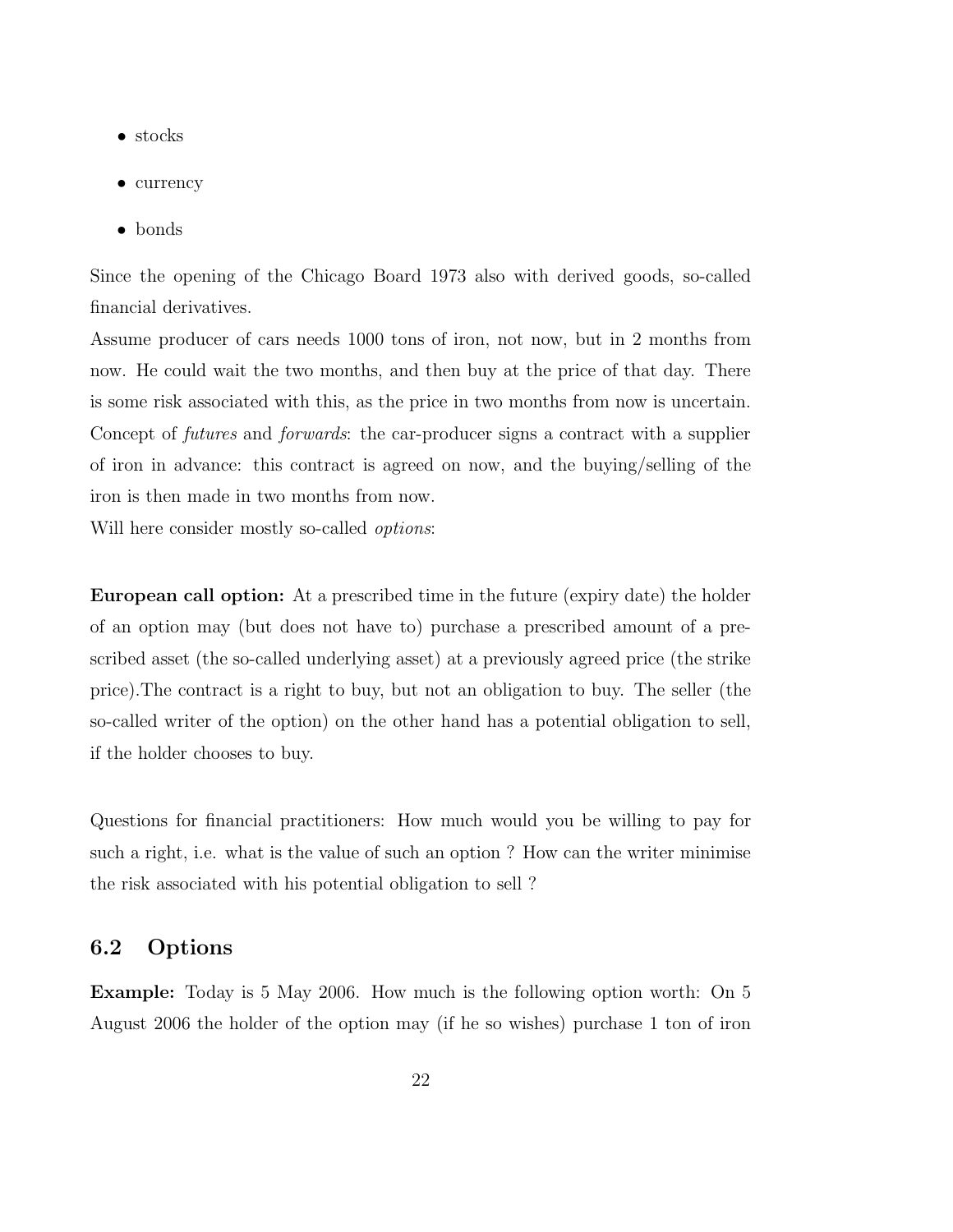at a price of 100 dollars per ton.

- Assume the price of iron is at 120 dollars on 5 August. Then the option is worth 20 dollars (as the holder will choose to use the option, buy 1 ton for 100 dollars, and sell for 120 dollars).
- Assume the price of iron is at 90 dollars on 5 August, then it would not be sensible to use the option. Using the option would mean to buy at a price of 100 dollars, when we can buy elsewhere for 90 dollars. The option is worthless.

Of course the price of an option has to be determined at the time the contract is signed (i.e. 5 May 2006 in our case). The price of iron in August is not known at this time, only stochastic statements can be made. Assume for example we had a model which told us the price of iron will be 120 dollars on 5 August with probability  $p$ and 90 dollars with probability  $1-p$ . Then the expected value of the option is  $p \times 20$ dollars.

**General:** If T is the expiry time of a European Call option and E the strike price, then the value of the option is given by

$$
G = \max(S(T) - E, 0) \tag{97}
$$

where  $S(T)$  is the price of the underlying at T. What one needs is

- a good model which makes stochastic statements regarding  $S(T)$ , where T is some time in the future. If for example we had the probability distribution of  $S(T)$  we could perform an average, and compute the expected fair price.
- stochastic calculus to do the computation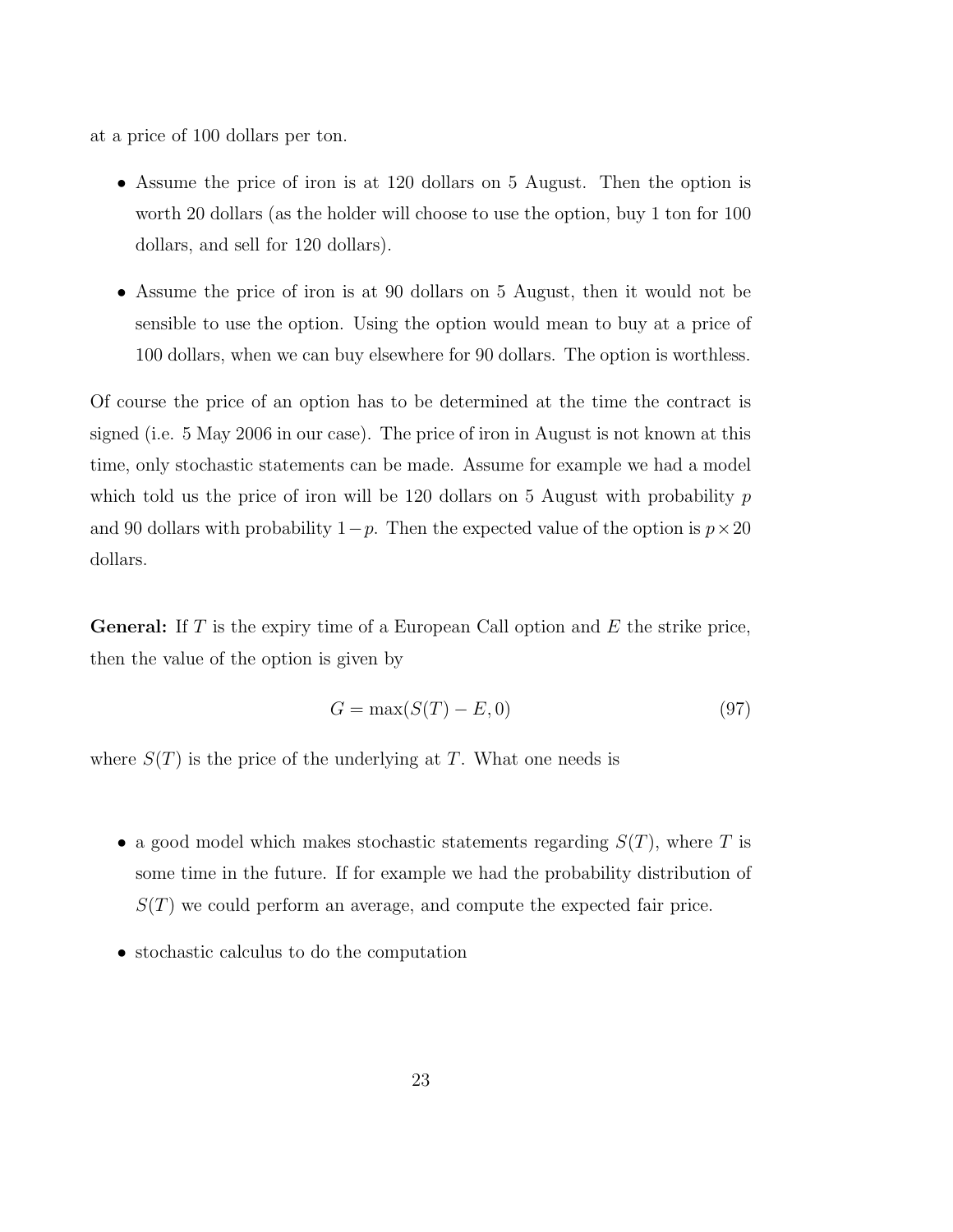#### 6.3 No free lunch

One of the most important concepts underlying the pricing of financial derivatives is that of arbitrage. Roughly speaking this means that there is no such thing as a free lunch. Arbitrage means the possibility to make money at zero risk. Assume a

stock is at 100 dollar in New York, and at 92 Euro in Frankfurt. The exchange rate is  $93Euro/dollar$ . Then there is the following arbitrage opportunity:

- buy 100 stocks in Frankfurt (pay 9200 Euros)
- take them to New York, sell them there (get 10000 dollar)
- change the 10000 dollar for 9300 Euro
- zero risk, but gaines 100 Euro

In a sufficiently transparent and efficient market such a situation can never occur. Everybody would be doing the above operation, and the price in Frankfurt would go up (everybody buys there), and the one in New York would go down (everybody sells there), until the arbitrage opportunity is levelled out.

The pricing mechanisms in the following sections are based on the 'no-arbitrage principle'.

# 7 Pricing of financial derivatives, the Black-Scholes formula

#### 7.1 The Cox-Ross-Rubinstein-Modell

We here consider a simple model of a random price process  $S(t)$  in the timer interval [0, T]. We discretise time  $t_k = \frac{k}{n}$  $\frac{k}{n}T$  and assume that the price moes up or down at each time step stochastically according to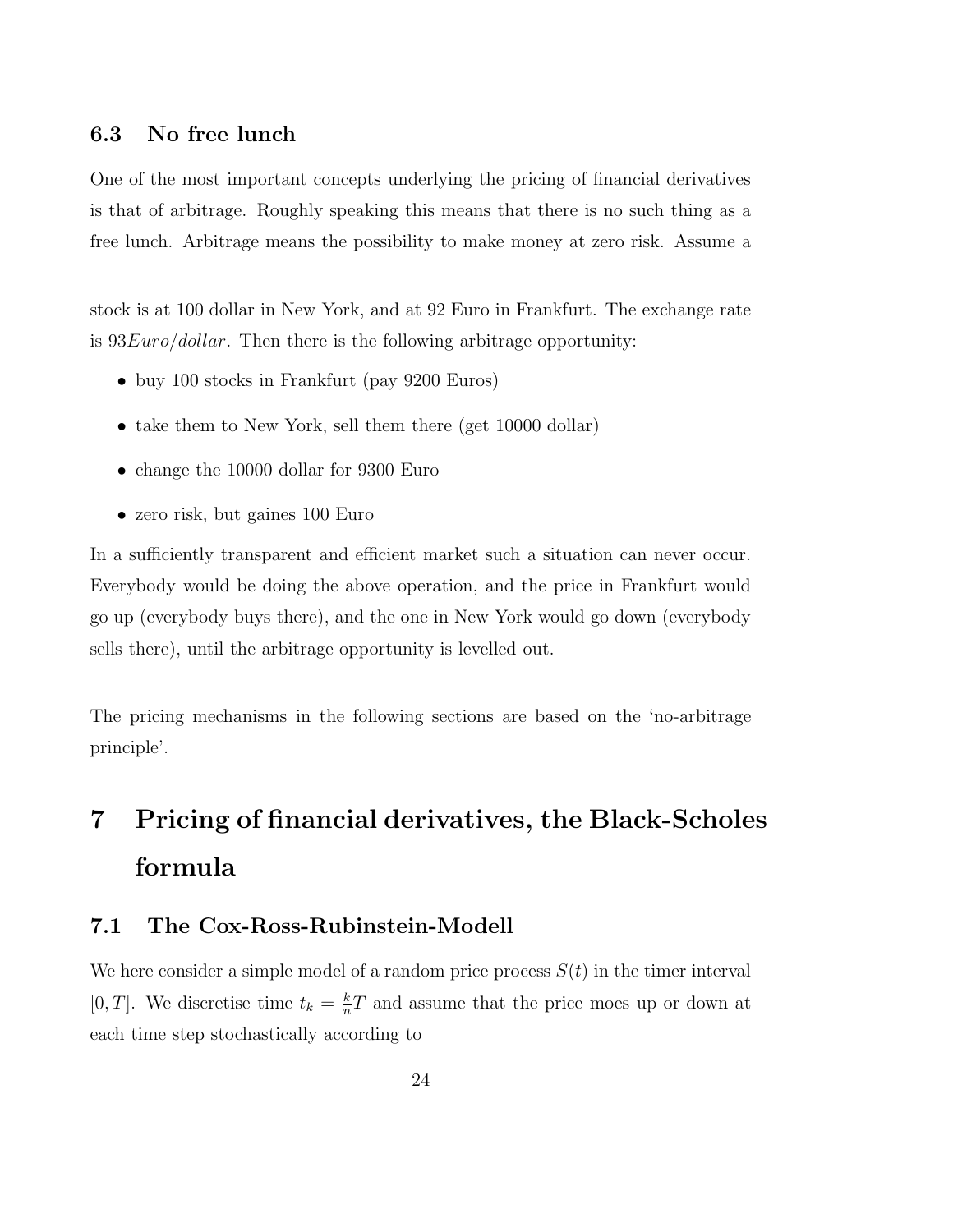- the price goes up by a factor of  $u < 1$  with probability p, i.e.  $S_{k+1} = uS_k$
- the price goes down by a factor of  $d < 1$  with probability  $1-p$  i.e.  $S_{k+1} = dS_k$



 $u, d, p$  are time independent model parameters, and we assume the price movement at step  $k + 1$  is independent of all previous time steps.

A possible trajectory (price time series) looks like this

Now note that  $\log S_{k+1} = \log S_k + \log u$  if the price goes up, and  $\log S_{k+1} = \log S_k +$  $\log d$  if the price goes down. The increments of  $\log S$  are thus random

$$
\log S_{k+1} = \log S_k + \xi \tag{98}
$$

and in the continuous time limit one can show (central limit theorem) that  $log S(t)$ follows a random walk with drift

$$
\frac{d}{dt}\log S(t) = \lambda + \sigma_0 \xi(t)
$$
\n(99)

with drift parameter  $\lambda$  and volatility  $\sigma_0$ .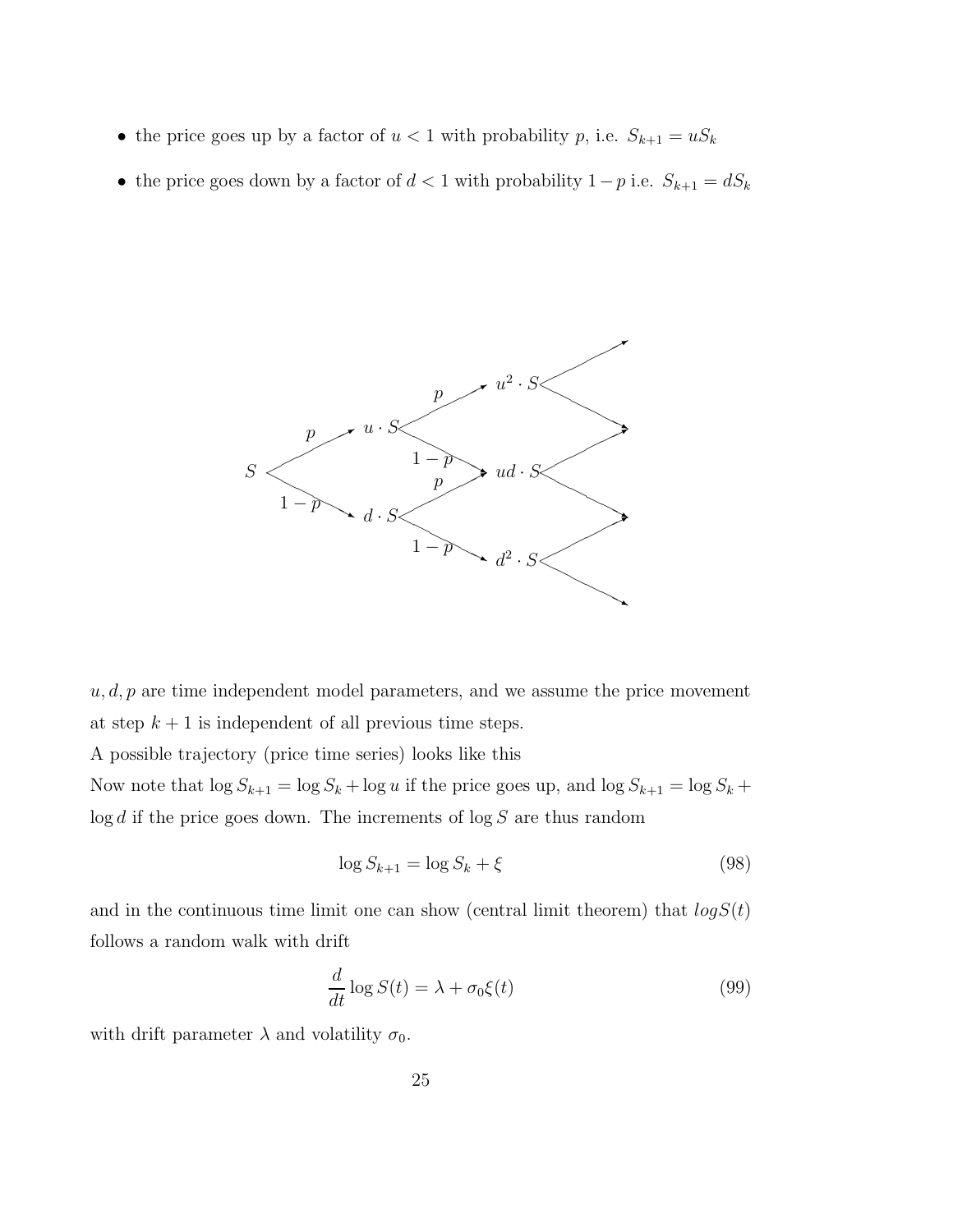

 $log S(t)$  is thus a Gaussian random variable, and  $S(t)$  is said to follow a 'log-normal' distribution (its log is Gaussian).

## 7.2 Black-Scholes model

Consider the following goods:

- $\bullet\,$  a bond with interest rate  $r$
- a stock with price process  $S(t)$
- a European call option on this stock

#### We assume

- $S(t)$  follows a log-normal random walk
- the volatility  $\sigma$  of this process is known
- $\bullet\,$  the interest rate  $r$  is known and constant
- no dividends on the stock
- no arbitrage
- short selling is allowed: one may sell stocks that one does not own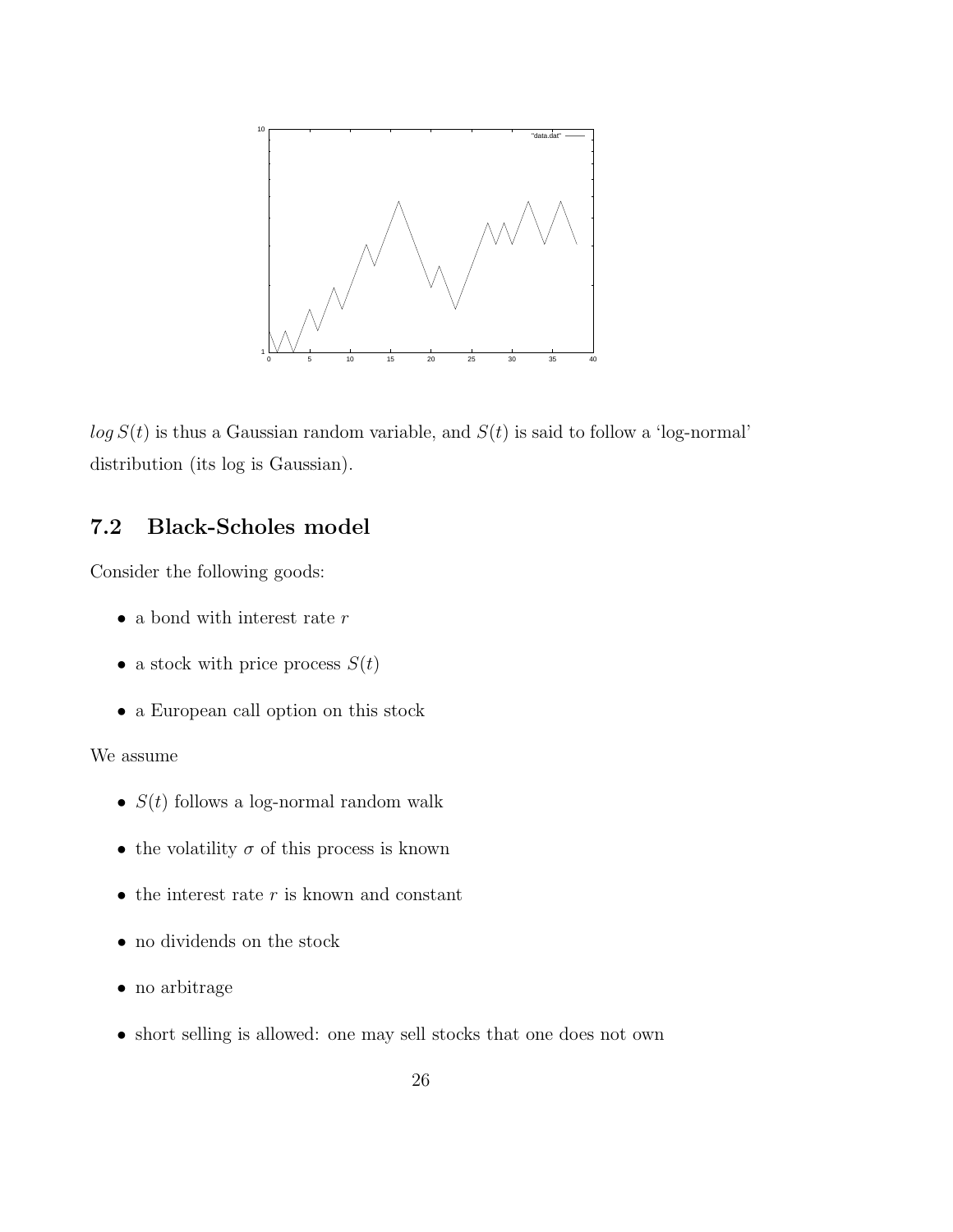- trading is in continuous portions
- no transaction costs

Denote the value of the option by  $G(t)$ . Both  $S(t)$  and  $G(t)$  are stochastic processes. The value  $B(t)$  of the bond is determinstic, one has

$$
B(t) = B(0)e^{rt}
$$
\n<sup>(100)</sup>

i.e.  $dB(t) = rB(t)dt$ . Construct a riskless portfolio  $P(t)$  (consisting of stocks and bonds). If  $P(t)$  is riskless (i.e. deterministic), the no arbitrage principle dictates that  $dP(t) = rP(t)dt$ . From this try to obtain the process for  $G(t)$ .

### 7.3 The Black-Scholes differential equation

Stock price follows a stochastic process of the form

$$
dS = \sigma_0 S dz + \mu_0 S dt. \tag{101}
$$

The value of the option at time t will depend on  $S(t)$  and t, i.e.  $G(t) = G(S, t)$ . Ito's lemma gives

$$
dG = \frac{\partial G}{\partial S} dS + \frac{1}{2} \frac{\partial^2 G}{\partial G^2} (dS)^2 + \frac{\partial G}{\partial t} dt
$$
  
=  $\sigma_0 S \frac{\partial G}{\partial S} dz + \left(\mu_0 S \frac{\partial G}{\partial S} + \frac{1}{2} \sigma_0^2 S^2 \frac{\partial^2 G}{\partial S^2} + \frac{\partial G}{\partial t}\right) dt$  (102)

Now construction of the riskless portfolio. Assume it consists of a number  $\Delta$  of stocks and a short position of one option. Value of the portfolio

$$
P(t) = \Delta \times S(t) - G(t) \tag{103}
$$

Since

$$
d(\Delta \times S)(t) = \Delta \sigma_0 S dz + \Delta \mu_0 S dt, \qquad (104)
$$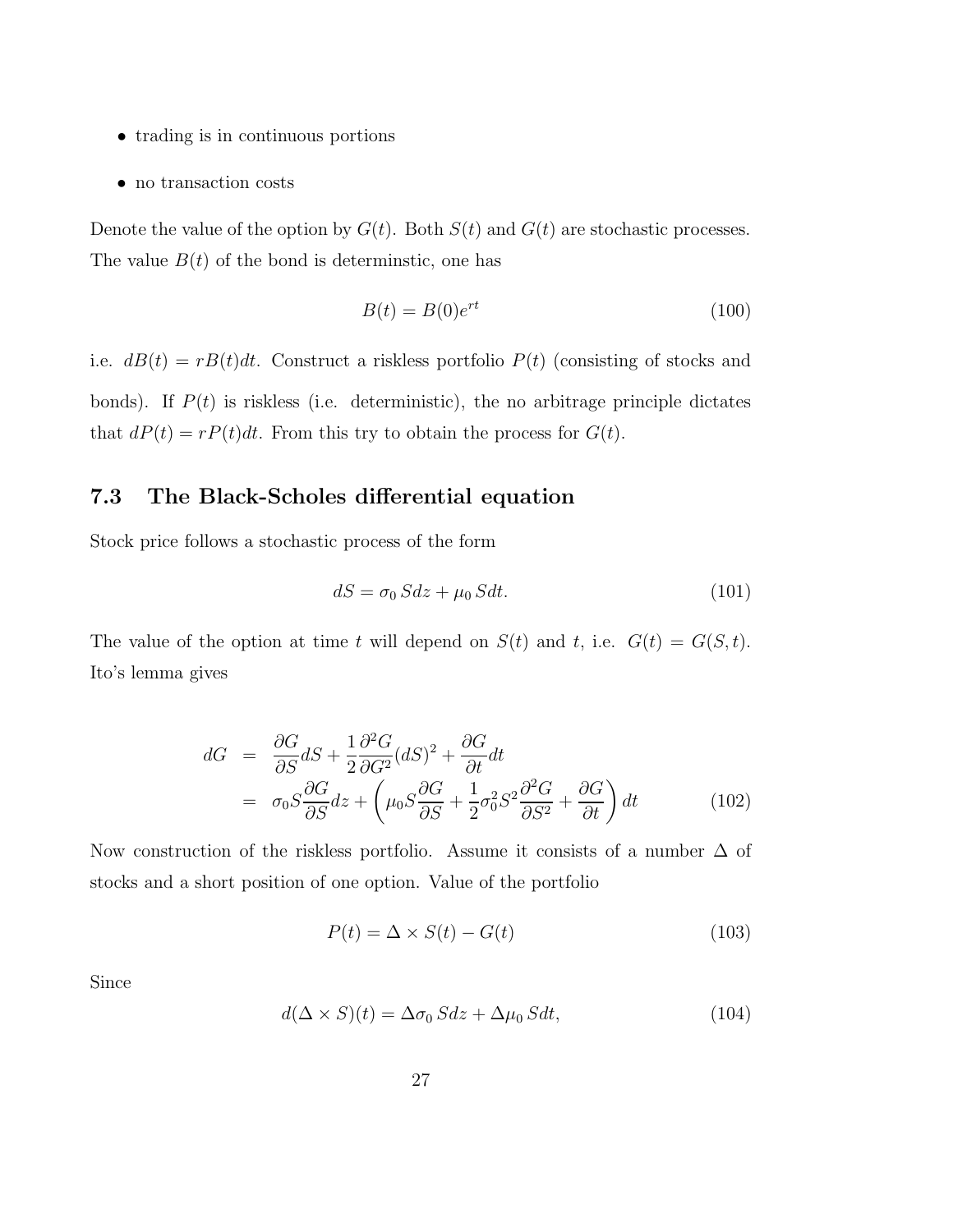one finds

$$
dP(t) = d(\Delta S(t)) - dG(t)
$$
  
=  $d(\Delta S) - \sigma_0 S \frac{\partial G}{\partial S} dz - \left(\mu_0 S \frac{\partial G}{\partial S} + \frac{1}{2} \sigma_0^2 S^2 \frac{\partial^2 G}{\partial S^2} + \frac{\partial G}{\partial t}\right) dt$   
=  $-\sigma_0 S \left(\frac{\partial G}{\partial S} - \Delta\right) dz - \left(\mu_0 S \left(\frac{\partial G}{\partial S} - \Delta\right) + \frac{1}{2} \sigma_0^2 S^2 \frac{\partial^2 G}{\partial S^2} + \frac{\partial G}{\partial t}\right) dt.$  (105)

The choice

$$
\Delta = \frac{\partial G}{\partial S} \tag{106}
$$

thus eliminates the random term (proportional to  $dz$ ):

$$
dP = \left(\frac{1}{2}\sigma_0^2 S^2 \frac{\partial^2 G}{\partial S^2} + \frac{\partial G}{\partial t}\right) dt.
$$
 (107)

If  $\Delta(t)$  is chosen according to this presciption the value of the portfolio becomes determinstic. This is referred to as Delta hedging. Using the no-arbitrage principle one concludes that  $P(t)$  must grow exponentially with growth rate equal to the interest rate r

$$
dP(t) = r P(t)dt
$$
\n(108)

Now use

$$
P(t) = \frac{\partial G}{\partial S}S(t) - G(t)
$$
\n(109)

(insert (106) in (103)):

$$
\left(\frac{1}{2}\sigma_0^2 S^2 \frac{\partial^2 G}{\partial S^2} + \frac{\partial G}{\partial t}\right) dt = r \left(-\frac{\partial G}{\partial S} S(t) + G(t)\right) dt \tag{110}
$$

This gives the Black-Scholes differential equation:

$$
\frac{\partial G}{\partial t} + rS(t)\frac{\partial G}{\partial S} + \frac{1}{2}\sigma_0^2 S^2 \frac{\partial^2 G}{\partial S^2} - rG(t) = 0
$$
\n(111)

## 7.4 Solution of the BS differential equation

Now have to solve BS equation subject to the boundary condition at the expiry date

$$
G(S,T) = max(S(T) - E, 0)
$$
\n
$$
(112)
$$

 $T$  is the expiry date and  $E$  the strike price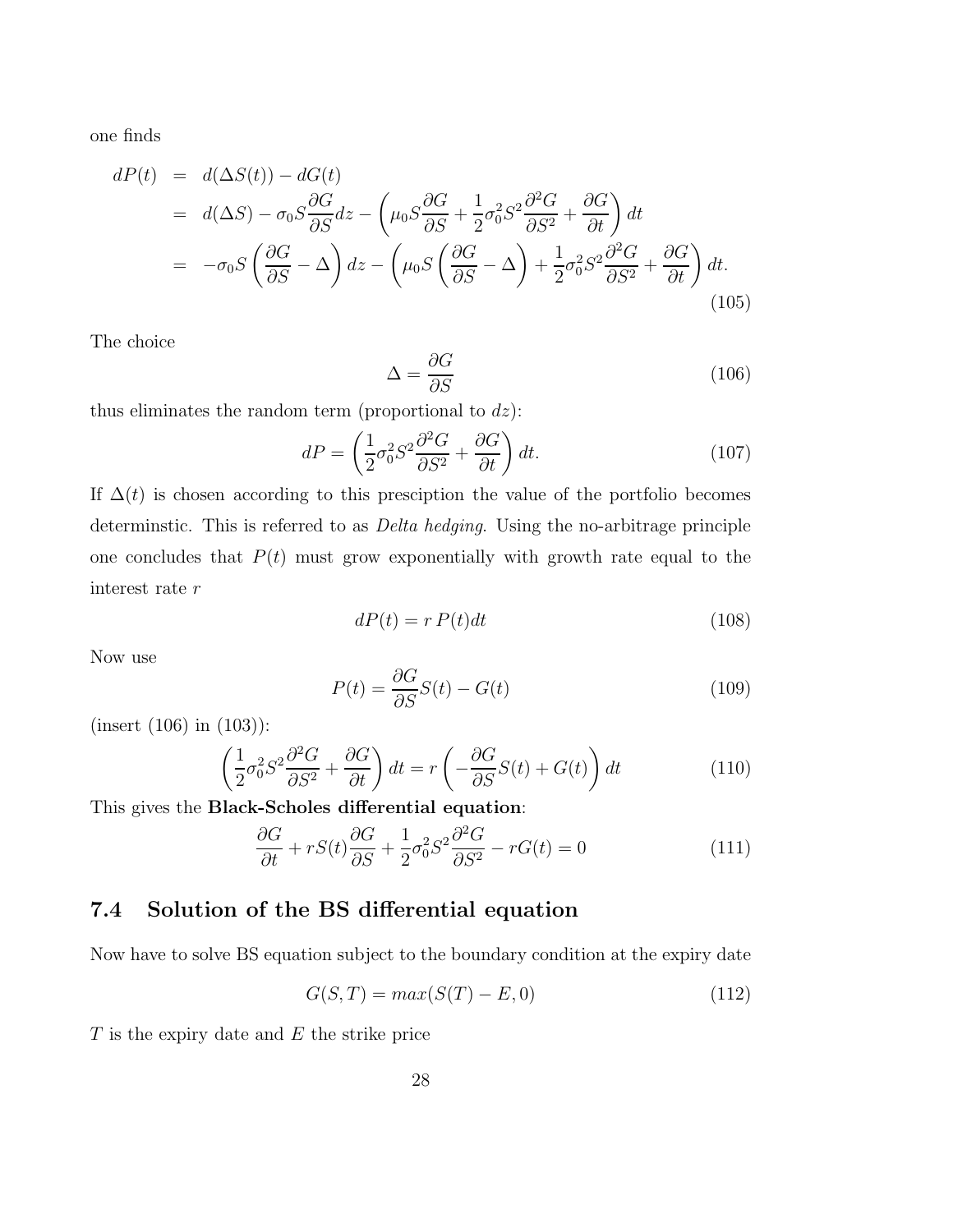#### 7.4.1 Transformation of variables

Introduce  $x, \tau$  and  $v(x,t)$  according to

$$
S = E e^x \tag{113}
$$

$$
t = T - \frac{2\tau}{\sigma^2} \tag{114}
$$

$$
G = Ev(x, \tau). \tag{115}
$$

This turns the BD eq. into the (generalised) diffusion equation

$$
\frac{\partial v}{\partial \tau} = \frac{\partial^2 v}{\partial x^2} + (\gamma - 1)\frac{\partial v}{\partial x} - \gamma v.
$$
 (116)

with a dimensionless quantity  $\gamma = \frac{2r}{\sigma^2}$  $\frac{2r}{\sigma_0^2}$  dimensionslos. The boundary condition becomes

$$
v(x,0) = max(e^x - 1,0)
$$
 (117)

#### 7.4.2 An ansatz

Now make the following ansatz

$$
v(x,\tau) = e^{\alpha x + \beta \tau} u(x,\tau)
$$
\n(118)

with

$$
\alpha = -\frac{1}{2}(\gamma - 1), \quad \beta = -\frac{1}{4}(\gamma + 1)^2.
$$
 (119)

This leads to

$$
\frac{\partial u}{\partial \tau} = \frac{\partial^2 u}{\partial x^2}.
$$
\n(120)

which is the diffusion eq. (or heat eq.). The boundary condition reads

$$
u(x,0) =: u_0(x) \stackrel{!}{=} \max(e^{\frac{1}{2}(\gamma+1)x} - e^{\frac{1}{2}(\gamma-1)x}, 0)
$$
\n(121)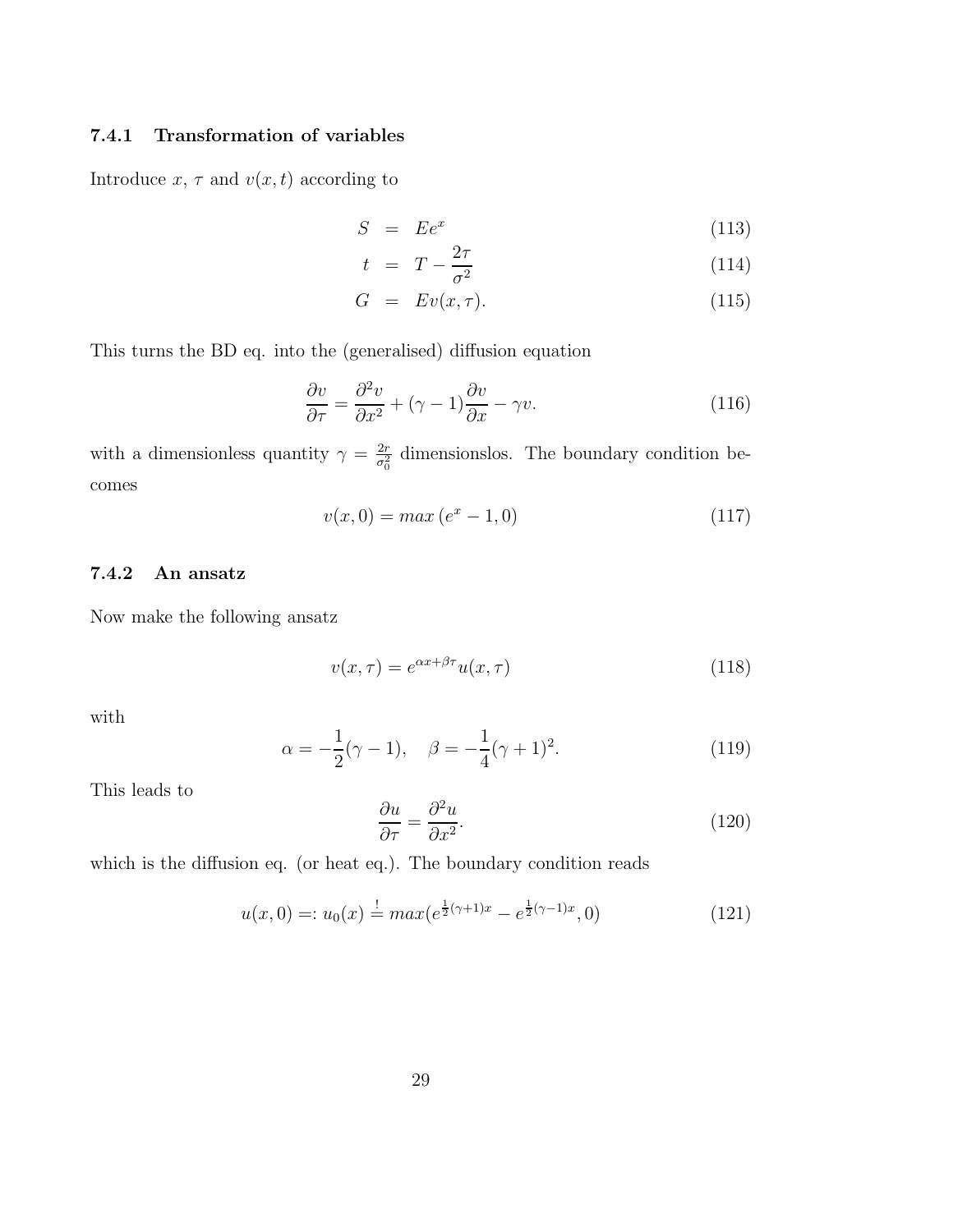#### 7.4.3 Solution

The solution is known:

$$
u(x,\tau) = \frac{1}{2\sqrt{\pi\tau}} \int_{-\infty}^{\infty} u_0(s) e^{-(x-s)^2/(4\tau)} ds
$$
  
\n
$$
= exp\left(\frac{1}{2}(\gamma+1)x + \frac{1}{4}(\gamma+1)^2\tau\right) N(d_1)
$$
  
\n
$$
-exp\left(\frac{1}{2}(\gamma-1)x + \frac{1}{4}(\gamma-1)^2\tau\right) N(d_2)
$$
 (122)

with

$$
N(x) = \frac{1}{\sqrt{2\pi}} \int_{-\infty}^{x} e^{-\frac{1}{2}s^2} ds = \frac{1}{2} \left( 1 + \text{erf}\left(\frac{x}{\sqrt{2}}\right) \right)
$$
(123)

and

$$
d_1 = \frac{x}{\sqrt{2\tau}} + \frac{1}{2}(\gamma + 1)\sqrt{2\tau}
$$
 (124)

$$
d_2 = \frac{x}{\sqrt{2\tau}} + \frac{1}{2}(\gamma - 1)\sqrt{2\tau}.
$$
 (125)

Inserting into the previous expressions gives the Black- Scholes formula:

$$
G(S(t),t) = S(t)N(d_1) - E e^{-r(T-t)}N(d_2),
$$
\n(126)

which gives the fair price of the European Call option at time  $t$  as a function of the current stock price, the exercise price E and the remaining time  $T - t$  until expiry.  $d_1$  and  $d_2$  are given by

$$
d_1 = \frac{\log(S(t)/E) + \left(r + \frac{1}{2}\sigma_0^2\right)(T - t)}{\sigma_0\sqrt{T - t}}\tag{127}
$$

$$
d_2 = \frac{\log(S(t)/E) + (r - \frac{1}{2}\sigma_0^2)(T - t)}{\sigma_0\sqrt{T - t}}
$$
\n(128)

Interest rate  $r$  and volatility  $\sigma_0$  of the stock are assumed to be known quantities.

### 7.5 Results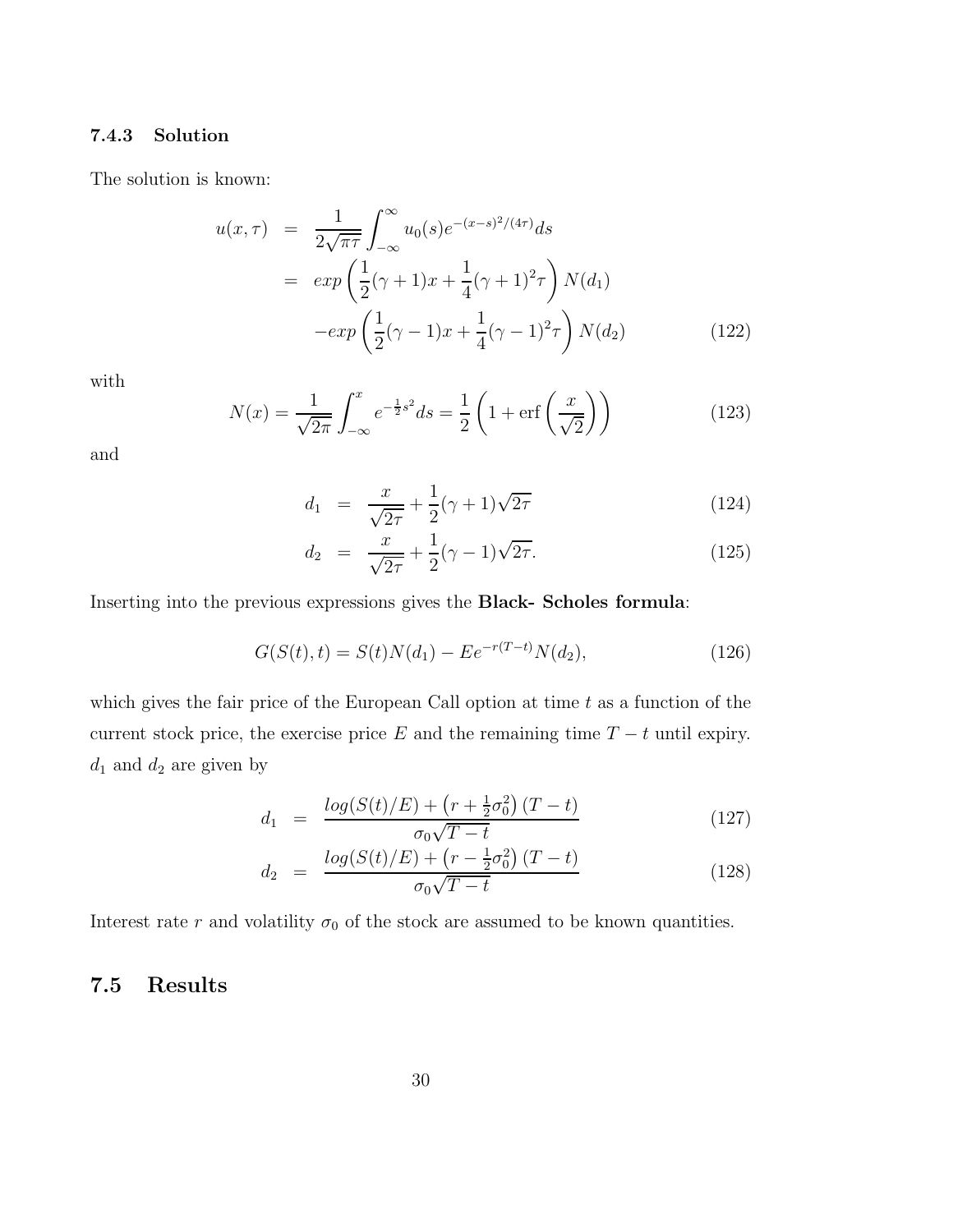

Figure 4: Option price G versus price  $S(t)$  at the underlying,  $sigma_0 = 0.2$  (20%) and  $r = 0.1$  (interest rate 10% per year). Strike price is 100. Different curves are for different time to expiry is  $T - t = 0, 0.5, 1, 1.5, 2$  years from bottom to top.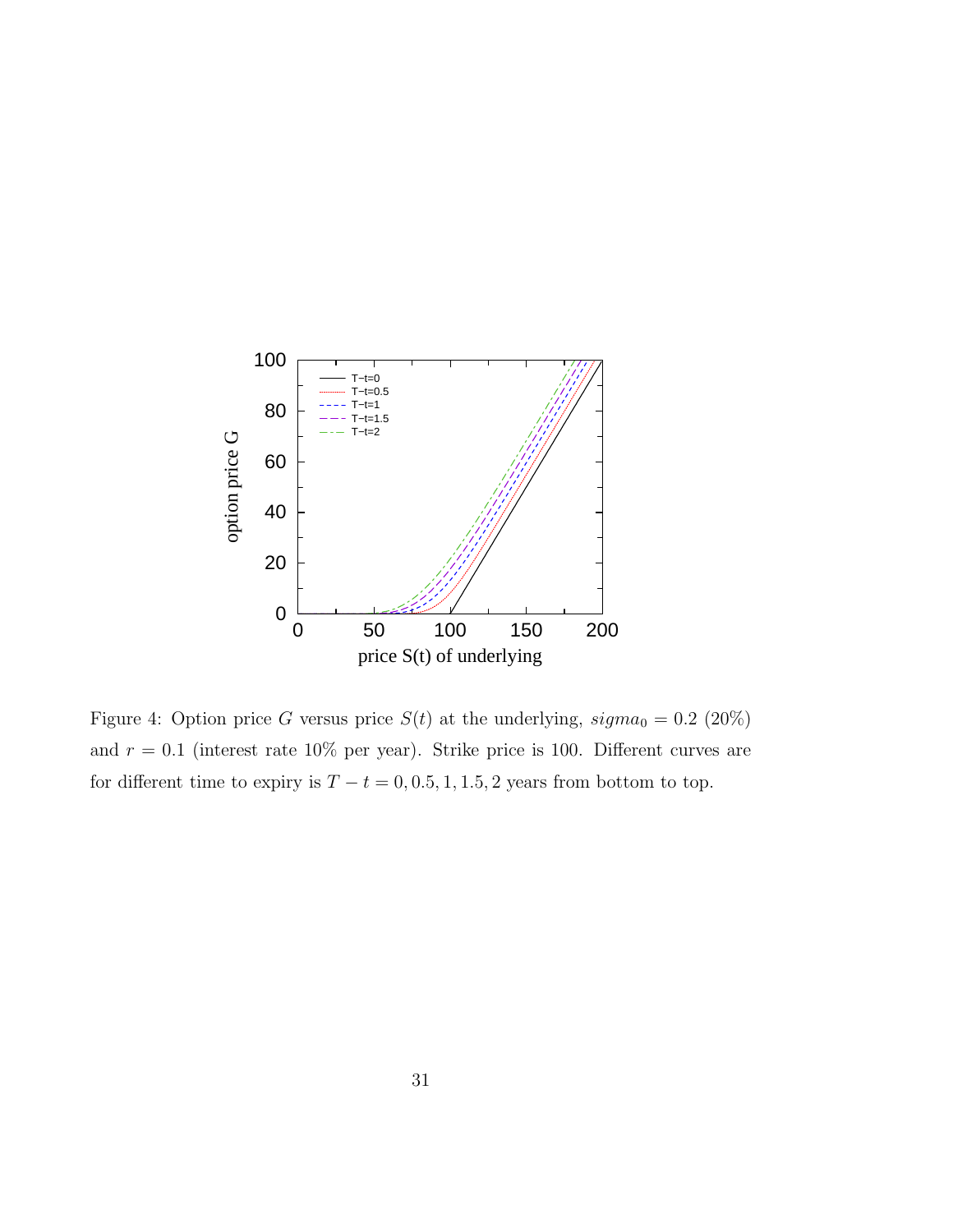

Figure 5: Effect of interest rate: Option price G versus price  $S(t)$  at the underlying,  $\sigma_0 = 0.2$  (20%) and  $r = 0.04$  (interest rate 4% per year). Strike price is 100. Different curves are for different time to expiry is  $T - t = 0, 0.5, 1, 1.5, 2$  years from bottom to top.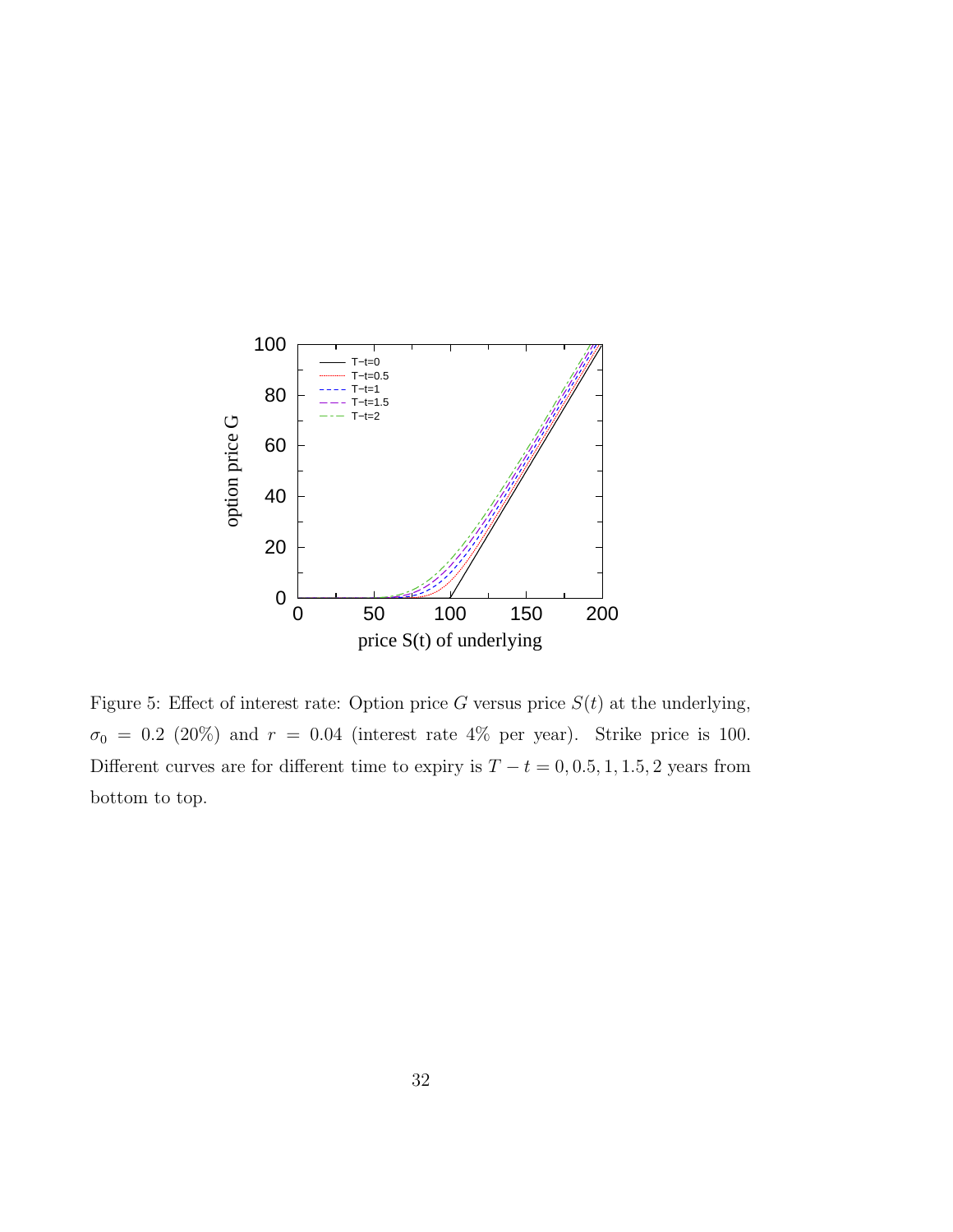

Figure 6: Effect of volatility: Option price G versus price  $S(t)$  at the underlying,  $\sigma_0 = 0.001$  (0.1%) and  $r = 0.1$  (interest rate 10% per year). Strike price is 100. Different curves are for different time to expiry is  $T - t = 0, 0.5, 1, 1.5, 2$  years from bottom to top.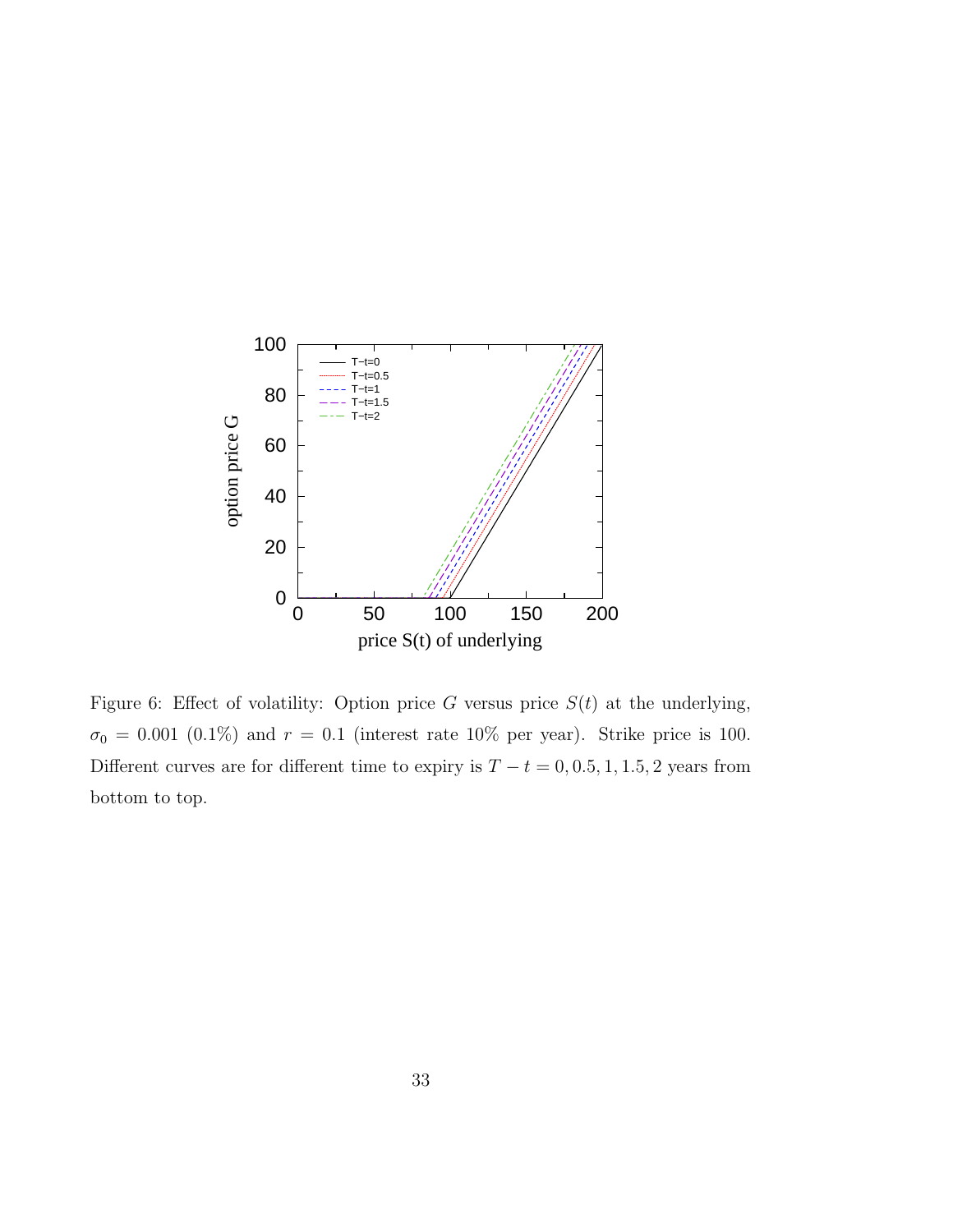#### 7.6 Direct risk-neutral pricing

We note that the mean drift  $\mu_0$  does not enter into the BS equation. Thus the fair price of the option does not depend on the mean drift. All investors come to the same estimate of the fair price, independently of their expectation on the mean drift, i.e. bears and bulls will agree on the same fair price.

We can therefore assume a risk-neutral world, and set  $\mu_0 = r$  (normally investors would buy shares only of  $mu_0 > r$ , with r the interest rate of the risk free bond). The expected value of the option at the expiry date is then given by

$$
\hat{E}(max(S(T) - E, 0) \tag{129}
$$

with  $\hat{E}$  the expectation value in the risk-neutral world. The average is over  $S(T)$ (which is random).

S follows a stochastic process

$$
dS = \mu_0 S dt + \sigma_0 S dW,
$$
\n(130)

so that  $S(T)$  follows a log-normal distribution. Using Ito's lemma one finds that

$$
log(S(T) - log(S(0))
$$
\n(131)

follows a Gaussian distribution with

- mean  $(\mu_0 \frac{1}{2})$  $\frac{1}{2}\sigma_0^2(T-t)$
- and variance  $\sigma_0(T-t)$

Setting  $\mu_0 = r$ , we can directly compute the expectation value in (129) by integrating over  $S(T)$ .

The fair price at time t is then obtained by discouting the value  $E(max(S(T)-E, 0)$ according to the interest rate r:

$$
G(S(t), t) = e^{-r(T-t)} \hat{E}(max(S(T) - E, 0)).
$$
\n(132)

Computing the integral over  $S(T)$  in  $\hat{E}(max(S(T) - E, 0))$  then leads to the above Black-Scholes expression (126).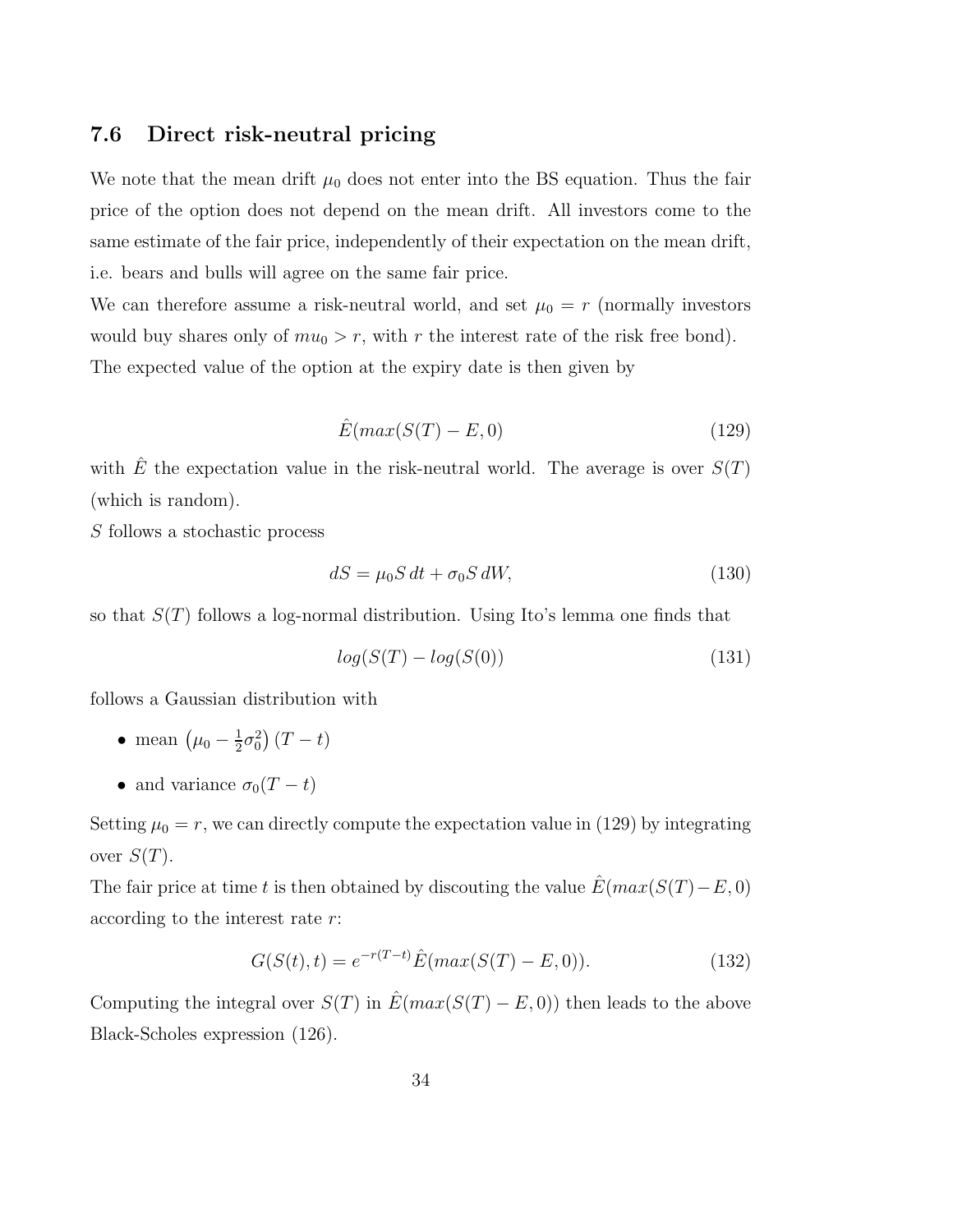#### 7.7 Determination of parameters

Problem: the BS formula requires the knowledge of the volatility  $\sigma_0$  of the underlying. Note that the mean drift  $\mu_0$  does not enter. So one needs to have an estimate of  $\sigma_0$ . Two ways of doing this:

#### 7.7.1 Historical volatility

Estimate the volatility  $\sigma_0$  from the past time series of the stock price (say last 90-180) trading days). Then assume that this is a good proxy for the future volatility.

#### 7.7.2 Implied volatility ("Let the market tell you !")

The idea of an 'implied volatility' is based on computing the volatility from the option prices which are actually realised on the market. A realised option price  $G(t)$  can be observed on the market, exercise prices and remaining time until expiry  $T - t$  are known as well as the interest rate r. Inserting this into the Black-Scholes equation allows one to solve numerically for  $\sigma_0$ .

Often the implied volatility of the underlying is determined from a whole range of different options derived from this underlying asset (with differen running times, initial times, exercise prices ...). In a fully Gaussian world, in which everybody trades according to the Black-Scholes formula, this should always lead to the same volatility estimate  $\sigma_0$ .

In reality this is of course not the case, one observes the so-called 'smile effect'. At fixed price  $S(t)$  different options with varying strike prices imply different volatilities. An option is called

- deep in the money for  $S(t) \gg E$
- in the money for  $S(t) > E$
- at the money for  $S(t) \approx E$
- out of the money for  $S(t) < E$